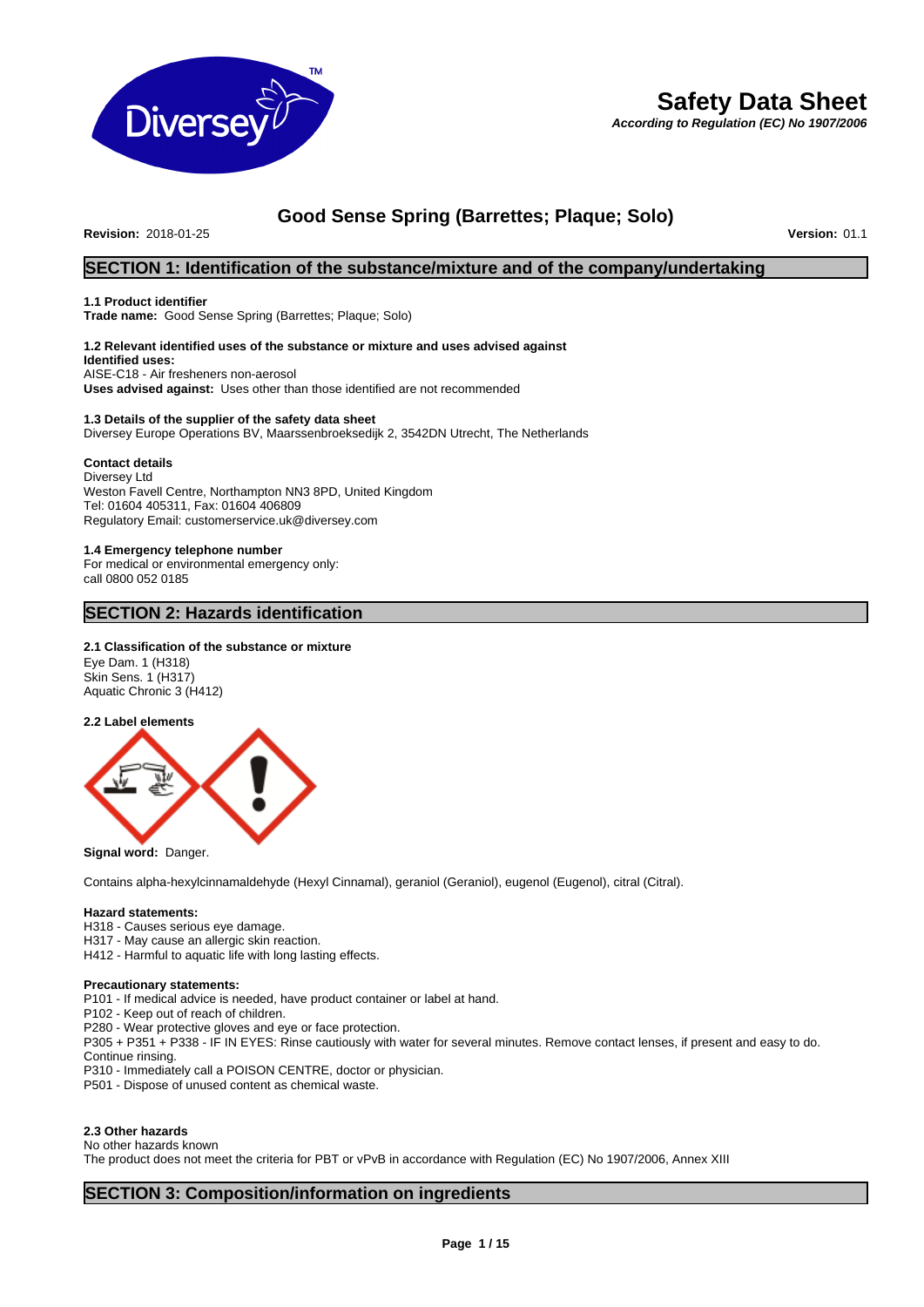## **3.2 Mixtures**

| Ingredient(s)                                          | <b>EC</b> number | <b>CAS number</b> | <b>REACH number</b> | <b>Classification</b>                                                                                                                              | <b>Notes</b> | Weight<br>percent |
|--------------------------------------------------------|------------------|-------------------|---------------------|----------------------------------------------------------------------------------------------------------------------------------------------------|--------------|-------------------|
| alpha-hexylcinnamaldehyde                              | 202-983-3        | 101-86-0          | No data available   | Skin Sens. 1B (H317)<br>Aquatic Chronic 2<br>(H411)                                                                                                |              | $3 - 10$          |
| geraniol                                               | 203-377-1        | 106-24-1          | No data available   | Skin Irrit. 2 (H315)<br>Eye Dam. 1 (H318)<br>Skin Sens. 1 (H317)                                                                                   |              | $3 - 10$          |
| eugenol                                                | 202-589-1        | 97-53-0           | No data available   | Eye Irrit. 2 (H319)<br>Skin Sens. 1B (H317)                                                                                                        |              | $1 - 3$           |
| 4-(2,6,6-trimethylcyclohex-1-ene-1-yl)-but-3-ene-2-one | 238-969-9        | 14901-07-6        | No data available   | Aquatic Chronic 2<br>(H411)                                                                                                                        |              | $1 - 3$           |
| citral                                                 | 226-394-6        | 5392-40-5         | No data available   | Skin Irrit. 2 (H315)<br>Skin Sens. 1 (H317)                                                                                                        |              | $1 - 3$           |
| citronellol                                            | 203-375-0        | 106-22-9          | No data available   | Skin Irrit. 2 (H315)<br>Skin Sens. 1 (H317)<br>Aquatic Chronic 2<br>(H411)                                                                         |              | $0.1 - 1$         |
| 3-p-cumenyl-2-methylpropionaldehyde                    | 203-161-7        | 103-95-7          | No data available   | Repr. 2 (H361)<br>Skin Irrit. 2 (H315)<br>Skin Sens. 1B (H317)<br>Aquatic Chronic 2<br>(H411)                                                      |              | $0.1 - 1$         |
| d-limonene                                             | 227-813-5        | 5989-27-5         | 01-2119529223-47    | Flam. Liq. 3 (H226)<br>Asp. Tox. 1 (H304)<br>Skin Irrit. 2 (H315)<br>Skin Sens. 1B (H317)<br>Aquatic Acute 1 (H400)<br>Aquatic Chronic 1<br>(H410) |              | $0.1 - 1$         |

\* Polymer.

For the full text of the H and EUH phrases mentioned in this Section, see Section 16.

Workplace exposure limit(s), if available, are listed in subsection 8.1.

[1] Exempted: ionic mixture. See Regulation (EC) No 1907/2006, Annex V, paragraph 3 and 4. This salt is potentially present, based on calculation, and included for classification and labelling purposes only. Each starting material of the ionic mixture is registered, as required.

[2] Exempted: included in Annex IV of Regulation (EC) No 1907/2006.

[3] Exempted: Annex V of Regulation (EC) No 1907/2006.

[4] Exempted: polymer. See Article 2(9) of Regulation (EC) No 1907/2006.

# **SECTION 4: First aid measures**

**4.1 Description of first aid measures**

| <b>General Information:</b>     | Symptoms of intoxication may even occur after several hours. It is recommended to continue        |
|---------------------------------|---------------------------------------------------------------------------------------------------|
|                                 | medical observation for at least 48 hours after the incident.                                     |
| Inhalation:                     | Get medical attention or advice if you feel unwell.                                               |
| <b>Skin contact:</b>            | Wash skin with plenty of lukewarm, gently flowing water. Take off immediately all contaminated    |
|                                 | clothing and wash it before re-use. If skin irritation occurs: Get medical advice or attention.   |
| Eye contact:                    | Immediately rinse eyes cautiously with lukewarm water for several minutes. Remove contact lenses, |
|                                 | if present and easy to do. Continue rinsing. Immediately call a POISON CENTRE, doctor or          |
|                                 | physician.                                                                                        |
| Ingestion:                      | Immediately drink 1 glass of water. Get medical attention or advice if you feel unwell.           |
| Self-protection of first aider: | Consider personal protective equipment as indicated in subsection 8.2.                            |

| <b>7.2 most important symptoms and chects, both acute and delayed</b> |
|-----------------------------------------------------------------------|
| No known effects or symptoms in normal use.                           |
| May cause an allergic skin reaction.                                  |
| Causes severe or permanent damage.                                    |
| No known effects or symptoms in normal use.                           |
|                                                                       |

**4.3 Indication of any immediate medical attention and special treatment needed** No information available on clinical testing and medical monitoring. Specific toxicological information on substances, if available, can be found in section 11.

# **SECTION 5: Firefighting measures**

#### **5.1 Extinguishing media**

Carbon dioxide. Dry powder. Water spray jet. Fight larger fires with water spray jet or alcohol-resistant foam.

#### **5.2 Special hazards arising from the substance or mixture**

No special hazards known.

#### **5.3 Advice for firefighters**

As in any fire, wear self contained breathing apparatus and suitable protective clothing including gloves and eye/face protection.

## **SECTION 6: Accidental release measures**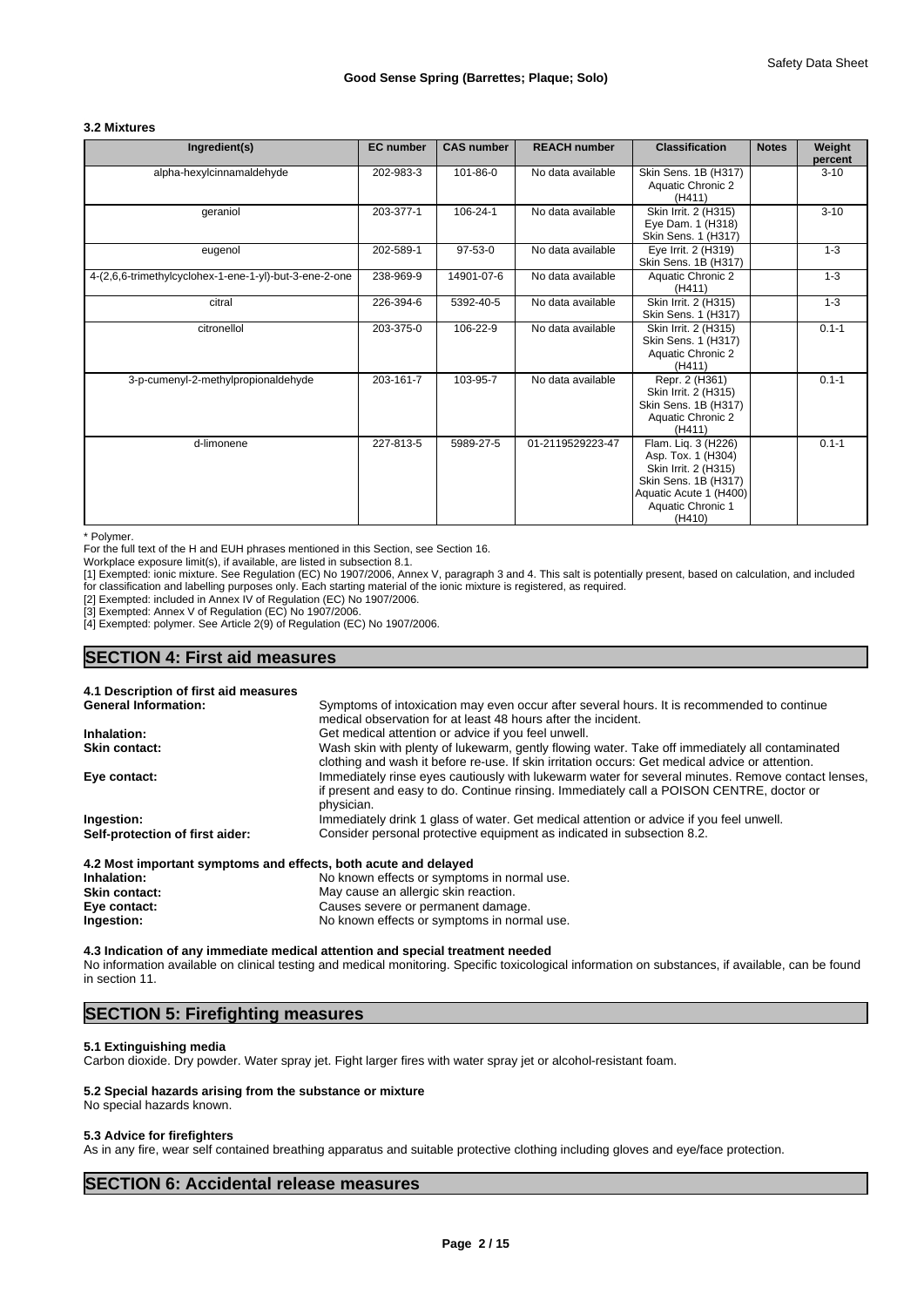#### **6.1 Personal precautions, protective equipment and emergency procedures**

Wear suitable gloves and eye/face protection.

#### **6.2 Environmental precautions**

Do not allow to enter drainage system, surface or ground water. Do not allow to enter the ground/soil. Inform responsible authorities in case undiluted product reaches drainage system, surface or ground water or the ground/soil.

#### **6.3 Methods and material for containment and cleaning up**

Collect mechanically.

#### **6.4 Reference to other sections**

For personal protective equipment see subsection 8.2. For disposal considerations see section 13.

# **SECTION 7: Handling and storage**

#### **7.1 Precautions for safe handling**

#### **Measures to prevent fire and explosions:**

No special precautions required.

# **Measures required to protect the environment:**

For environmental exposure controls see subsection 8.2.

#### **Advices on general occupational hygiene:**

Handle in accordance with good industrial hygiene and safety practice. Keep away from food, drink and animal feeding stuffs. Do not mix with other products unless adviced by Diversey. Wash hands before breaks and at the end of workday. Wash face, hands and any exposed skin thoroughly after handling. Take off immediately all contaminated clothing. Contaminated work clothing should not be allowed out of the workplace. Wash contaminated clothing before reuse. Use personal protective equipment as required. Avoid contact with eyes. Use only with adequate ventilation.

### **7.2 Conditions for safe storage, including any incompatibilities**

Store in accordance with local and national regulations. Keep only in original container. Store in a closed container. For conditions to avoid see subsection 10.4. For incompatible materials see subsection 10.5.

#### **7.3 Specific end use(s)**

No specific advice for end use available.

# **SECTION 8: Exposure controls/personal protection**

## **8.1 Control parameters**

**Workplace exposure limits**

Air limit values, if available:

Biological limit values, if available:

Recommended monitoring procedures, if available:

Additional exposure limits under the conditions of use, if available:

### **DNEL/DMEL and PNEC values**

**Human exposure**

| DNEL oral exposure - Consumer (mg/kg bw)               |                               |                                  |                              |                                 |
|--------------------------------------------------------|-------------------------------|----------------------------------|------------------------------|---------------------------------|
| Ingredient(s)                                          | Short term - Local<br>effects | Short term - Systemic<br>effects | Long term - Local<br>effects | Long term - Systemic<br>effects |
| alpha-hexylcinnamaldehyde                              | No data available             | No data available                | No data available            | No data available               |
| geraniol                                               | No data available             | No data available                | No data available            | No data available               |
| eugenol                                                | No data available             | No data available                | No data available            | No data available               |
| 4-(2,6,6-trimethylcyclohex-1-ene-1-yl)-but-3-ene-2-one | No data available             | No data available                | No data available            | No data available               |
| citral                                                 | No data available             | No data available                | No data available            | No data available               |
| citronellol                                            | No data available             | No data available                | No data available            | No data available               |
| 3-p-cumenyl-2-methylpropionaldehyde                    | No data available             | No data available                | No data available            | No data available               |
| d-limonene                                             |                               |                                  |                              | 4.76                            |

DNEL dermal exposure - Worker

| Ingredient(s)                                          | <b>Short term - Local</b><br>effects | Short term - Systemic<br>effects (mg/kg bw) | Long term - Local<br>effects | Long term - Systemic<br>effects (mg/kg bw) |
|--------------------------------------------------------|--------------------------------------|---------------------------------------------|------------------------------|--------------------------------------------|
| alpha-hexylcinnamaldehyde                              | No data available                    | No data available                           | No data available            | No data available                          |
| geraniol                                               | No data available                    | No data available                           | No data available            | No data available                          |
| eugenol                                                | No data available                    | No data available                           | No data available            | No data available                          |
| 4-(2,6,6-trimethylcyclohex-1-ene-1-yl)-but-3-ene-2-one | No data available                    | No data available                           | No data available            | No data available                          |
| citral                                                 | No data available                    | No data available                           | No data available            | No data available                          |
| citronellol                                            | No data available                    | No data available                           | No data available            | No data available                          |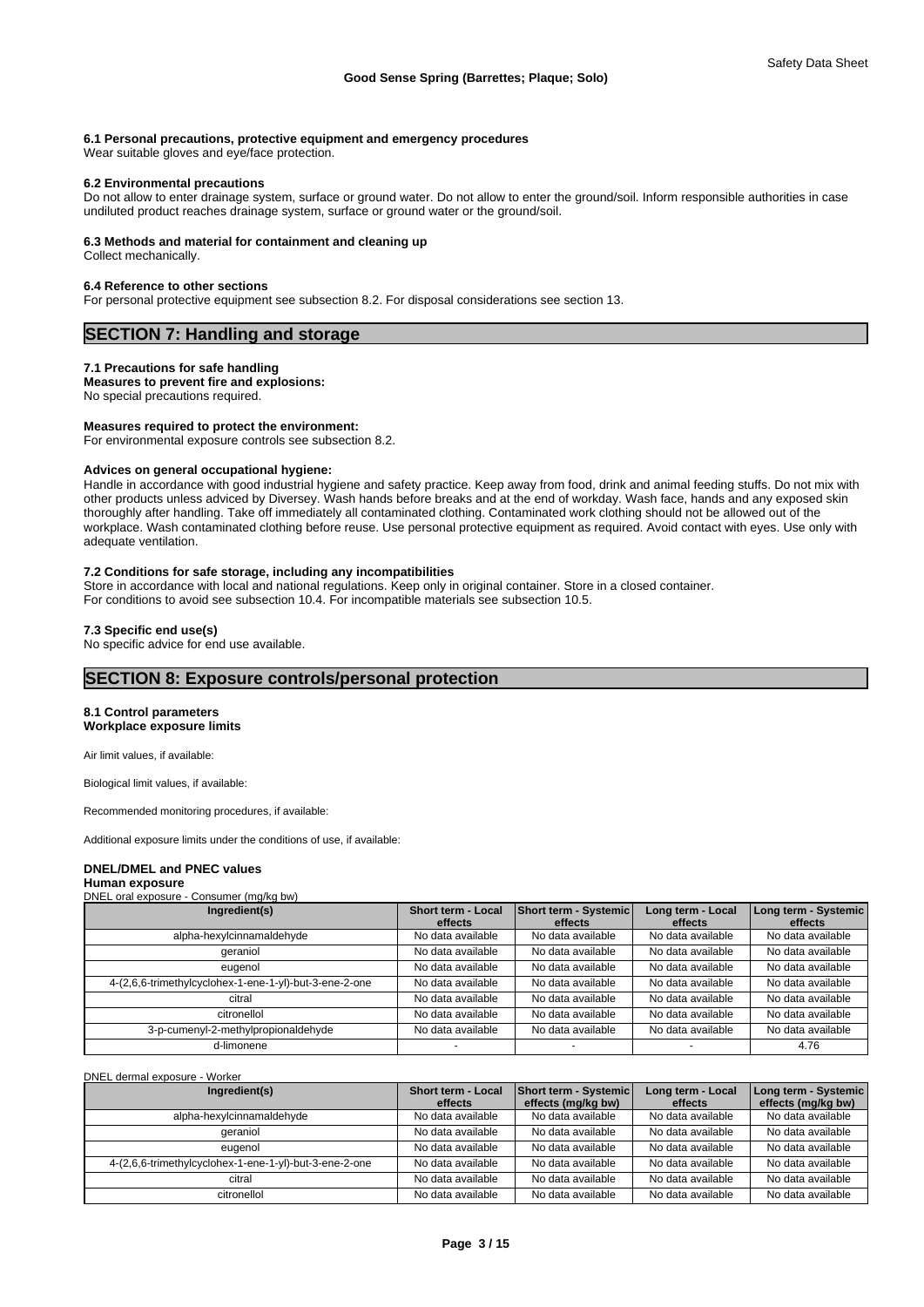| !-methvlpropionaldehvde<br>$\sim$<br>3-D-<br>JU I | No<br>data available                   | No<br>ı data available | No.<br>ı data ava<br>available | No<br>data available<br>$A = +$ |
|---------------------------------------------------|----------------------------------------|------------------------|--------------------------------|---------------------------------|
| -limonene                                         | $\sim$<br>skir<br>vcm.<br>$\sim$<br>ាយ |                        | No<br>available<br>data ava    |                                 |

DNEL dermal exposure - Consumer

| Ingredient(s)                                          | Short term - Local<br>effects   | Short term - Systemic<br>effects (mg/kg bw) | Long term - Local<br>effects | Long term - Systemic<br>effects (mg/kg bw) |
|--------------------------------------------------------|---------------------------------|---------------------------------------------|------------------------------|--------------------------------------------|
| alpha-hexylcinnamaldehyde                              | No data available               | No data available                           | No data available            | No data available                          |
| geraniol                                               | No data available               | No data available                           | No data available            | No data available                          |
| eugenol                                                | No data available               | No data available                           | No data available            | No data available                          |
| 4-(2,6,6-trimethylcyclohex-1-ene-1-yl)-but-3-ene-2-one | No data available               | No data available                           | No data available            | No data available                          |
| citral                                                 | No data available               | No data available                           | No data available            | No data available                          |
| citronellol                                            | No data available               | No data available                           | No data available            | No data available                          |
| 3-p-cumenyl-2-methylpropionaldehyde                    | No data available               | No data available                           | No data available            | No data available                          |
| d-limonene                                             | $0.111$ mg/cm <sup>2</sup> skin |                                             | No data available            |                                            |

DNEL inhalatory exposure - Worker (mg/m<sup>3</sup>  $)$ 

| Ingredient(s)                                          | Short term - Local<br>effects | <b>Short term - Systemic</b><br>effects | Long term - Local<br>effects | Long term - Systemic<br>effects |
|--------------------------------------------------------|-------------------------------|-----------------------------------------|------------------------------|---------------------------------|
| alpha-hexylcinnamaldehyde                              | No data available             | No data available                       | No data available            | No data available               |
| aeraniol                                               | No data available             | No data available                       | No data available            | No data available               |
| eugenol                                                | No data available             | No data available                       | No data available            | No data available               |
| 4-(2,6,6-trimethylcyclohex-1-ene-1-yl)-but-3-ene-2-one | No data available             | No data available                       | No data available            | No data available               |
| citral                                                 | No data available             | No data available                       | No data available            | No data available               |
| citronellol                                            | No data available             | No data available                       | No data available            | No data available               |
| 3-p-cumenyl-2-methylpropionaldehyde                    | No data available             | No data available                       | No data available            | No data available               |
| d-limonene                                             |                               |                                         |                              | 33.3                            |

DNEL inhalatory exposure - Consumer (mg/m<sup>3</sup>

| DNEL inhalatory exposure - Consumer (mg/m <sup>3</sup> ) |                                      |                                  |                              |                                 |
|----------------------------------------------------------|--------------------------------------|----------------------------------|------------------------------|---------------------------------|
| Ingredient(s)                                            | <b>Short term - Local</b><br>effects | Short term - Systemic<br>effects | Long term - Local<br>effects | Long term - Systemic<br>effects |
| alpha-hexylcinnamaldehyde                                | No data available                    | No data available                | No data available            | No data available               |
| geraniol                                                 | No data available                    | No data available                | No data available            | No data available               |
| eugenol                                                  | No data available                    | No data available                | No data available            | No data available               |
| 4-(2,6,6-trimethylcyclohex-1-ene-1-yl)-but-3-ene-2-one   | No data available                    | No data available                | No data available            | No data available               |
| citral                                                   | No data available                    | No data available                | No data available            | No data available               |
| citronellol                                              | No data available                    | No data available                | No data available            | No data available               |
| 3-p-cumenyl-2-methylpropionaldehyde                      | No data available                    | No data available                | No data available            | No data available               |
| d-limonene                                               |                                      |                                  |                              | 8.33                            |

# **Environmental exposure** Environmental exposure - PNEC

| Surface water, fresh<br>(mq/l) | (mq/l)            | Intermittent (mg/l) | Sewage treatment<br>plant (mg/l) |
|--------------------------------|-------------------|---------------------|----------------------------------|
| No data available              | No data available | No data available   | No data available                |
| No data available              | No data available | No data available   | No data available                |
| No data available              | No data available | No data available   | No data available                |
| No data available              | No data available | No data available   | No data available                |
| No data available              | No data available | No data available   | No data available                |
| No data available              | No data available | No data available   | No data available                |
| No data available              | No data available | No data available   | No data available                |
| 0.0054                         | 0.00054           |                     | 1.8                              |
|                                |                   |                     | Surface water, marine            |

## Environmental exposure - PNEC, continued

| Ingredient(s)                                          | Sediment, freshwater<br>(mg/kg) | Sediment, marine<br>(mg/kg) | Soil (mg/kg)      | Air ( $mq/m3$ )   |
|--------------------------------------------------------|---------------------------------|-----------------------------|-------------------|-------------------|
| alpha-hexylcinnamaldehyde                              | No data available               | No data available           | No data available | No data available |
| geraniol                                               | No data available               | No data available           | No data available | No data available |
| eugenol                                                | No data available               | No data available           | No data available | No data available |
| 4-(2,6,6-trimethylcyclohex-1-ene-1-yl)-but-3-ene-2-one | No data available               | No data available           | No data available | No data available |
| citral                                                 | No data available               | No data available           | No data available | No data available |
| citronellol                                            | No data available               | No data available           | No data available | No data available |
| 3-p-cumenyl-2-methylpropionaldehyde                    | No data available               | No data available           | No data available | No data available |
| d-limonene                                             | l.32                            | 0.13                        | 0.262             |                   |

## **8.2 Exposure controls**

*The following information applies for the uses indicated in subsection 1.2 of the Safety Data Sheet. If available, please refer to the product information sheet for application and handling instructions. Normal use conditions are assumed for this section.*

*Recommended safety measures for handling the undiluted product:*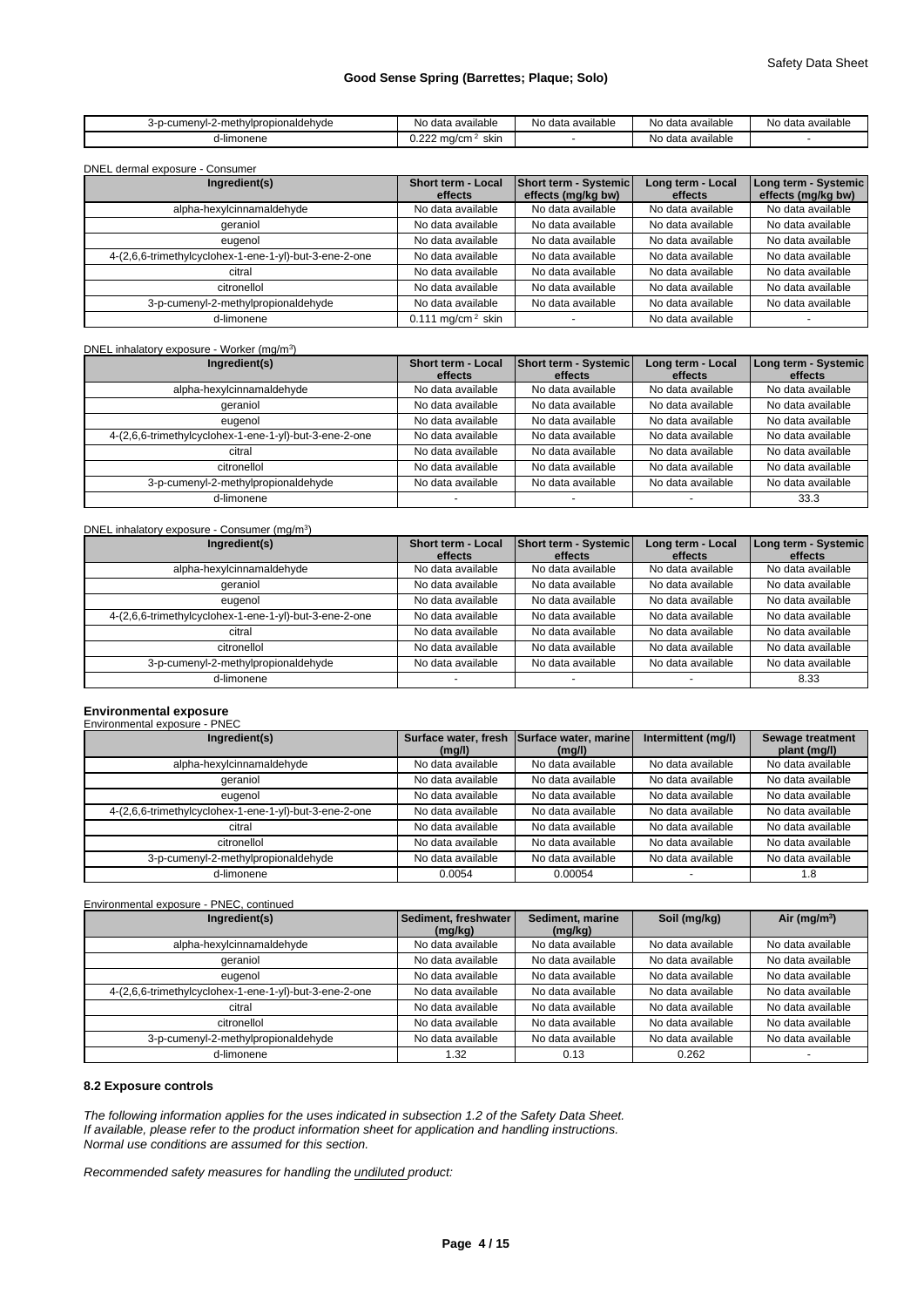| Appropriate engineering controls:<br>Appropriate organisational controls: | No special requirements under normal use conditions.<br>Avoid direct contact and/or splashes where possible. Train personnel.              |
|---------------------------------------------------------------------------|--------------------------------------------------------------------------------------------------------------------------------------------|
|                                                                           |                                                                                                                                            |
| Personal protective equipment                                             |                                                                                                                                            |
| Eye / face protection:                                                    | Safety glasses or goggles (EN 166).                                                                                                        |
| Hand protection:                                                          | Chemical-resistant protective gloves (EN 374). Verify instructions regarding permeability and                                              |
|                                                                           | breakthrough time, as provided by the gloves supplier. Consider specific local use conditions, such                                        |
|                                                                           | as risk of splashes, cuts, contact time and temperature.                                                                                   |
|                                                                           | Suggested gloves for prolonged contact: Material: butyl rubber Penetration time: >= 480 min<br>Material thickness: $>= 0.7$ mm             |
|                                                                           |                                                                                                                                            |
|                                                                           | Suggested gloves for protection against splashes: Material: nitrile rubber Penetration time: >= 30<br>min Material thickness: $> = 0.4$ mm |
|                                                                           | In consultation with the supplier of protective gloves a different type providing similar protection may                                   |
|                                                                           | be chosen.                                                                                                                                 |
| <b>Body protection:</b>                                                   | No special requirements under normal use conditions.                                                                                       |
| <b>Respiratory protection:</b>                                            | No special requirements under normal use conditions.                                                                                       |
| <b>Environmental exposure controls:</b>                                   | No special requirements under normal use conditions.                                                                                       |

# **SECTION 9: Physical and chemical properties**

**9.1 Information on basic physical and chemical properties Information in this section refers to the product, unless it is specifically stated that substance data is listed**

**Physical State:** Solid **Colour:** Clear, Pale, Orange **Odour:** Perfumed **Odour threshold:** Not applicable **pH: Melting point/freezing point (°C):** Not determined Not relevant to classification of this product **Initial boiling point and boiling range (°C):** Not determined

**Method / remark**

| Substance data, boiling point                          |                        |                  |                               |
|--------------------------------------------------------|------------------------|------------------|-------------------------------|
| Ingredient(s)                                          | Value<br>$(^{\circ}C)$ | <b>Method</b>    | Atmospheric pressure<br>(hPa) |
| alpha-hexylcinnamaldehyde                              | No data available      |                  |                               |
| geraniol                                               | No data available      |                  |                               |
| eugenol                                                | No data available      |                  |                               |
| 4-(2,6,6-trimethylcyclohex-1-ene-1-yl)-but-3-ene-2-one | No data available      |                  |                               |
| citral                                                 | No data available      |                  |                               |
| citronellol                                            | No data available      |                  |                               |
| 3-p-cumenyl-2-methylpropionaldehyde                    | No data available      |                  |                               |
| d-limonene                                             | 175-178                | Method not given | 1013                          |

**Method / remark**

**Method / remark**

*( UN Manual of Tests and Criteria, section 32, L.2 )* **Flash point (°C):** Not applicable. **Sustained combustion:** Not applicable. **Evaporation rate:** Not determined **Flammability (solid, gas):** Not determined **Upper/lower flammability limit (%):** Not determined

Substance data, flammability or explosive limits, if available:

| redient(sˈ | Lower limit<br>$\frac{10}{6}$ voi. | Upper limit<br>(% vol) |
|------------|------------------------------------|------------------------|
| limonene   | ິ                                  | ັບ. .                  |

#### **Vapour pressure:** Not determined

| Value<br>(Pa)     | <b>Method</b>    | <b>Temperature</b><br>(°C) |
|-------------------|------------------|----------------------------|
| No data available |                  |                            |
| No data available |                  |                            |
| No data available |                  |                            |
| No data available |                  |                            |
| No data available |                  |                            |
| No data available |                  |                            |
| No data available |                  |                            |
| 190-230           | Method not given | 20                         |
|                   |                  |                            |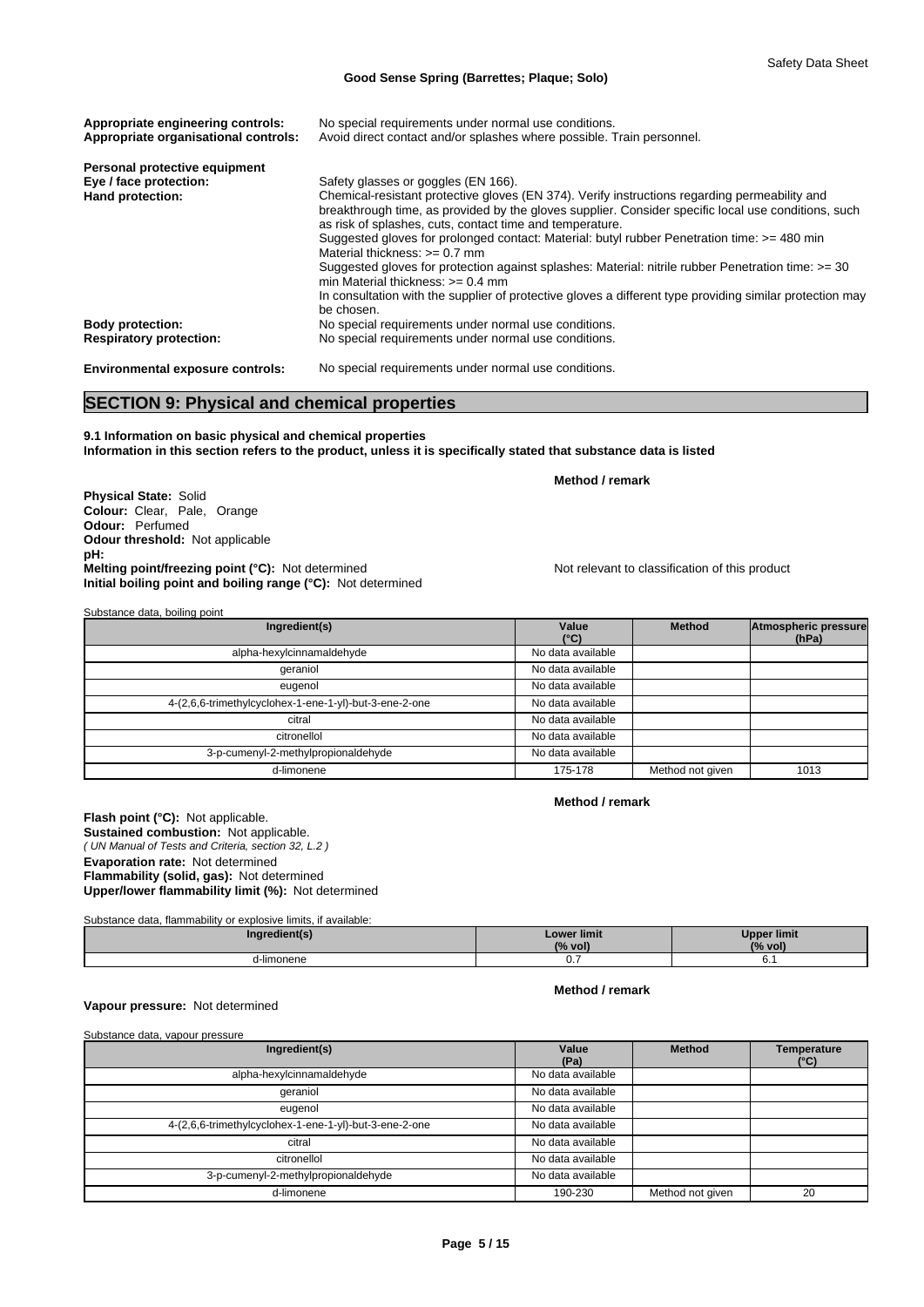**Method / remark**

#### **Solubility in / Miscibility with Water:** Insoluble **Vapour density:** Not determined **Relative density:** ≈1.00(20°C)

#### Substance data, solubility in water

| Ingredient(s)                                          | Value<br>(g/l)    | <b>Method</b>    | <b>Temperature</b><br>(°C) |
|--------------------------------------------------------|-------------------|------------------|----------------------------|
| alpha-hexylcinnamaldehyde                              | No data available |                  |                            |
| qeraniol                                               | No data available |                  |                            |
| eugenol                                                | No data available |                  |                            |
| 4-(2,6,6-trimethylcyclohex-1-ene-1-yl)-but-3-ene-2-one | No data available |                  |                            |
| citral                                                 | No data available |                  |                            |
| citronellol                                            | No data available |                  |                            |
| 3-p-cumenyl-2-methylpropionaldehyde                    | No data available |                  |                            |
| d-limonene                                             | Insoluble         | Method not given | 20                         |

Substance data, partition coefficient n-octanol/water (log Kow): see subsection 12.3

#### **Decomposition temperature:** Not applicable. **Autoignition temperature:** Not determined **Viscosity:** Not determined **Explosive properties:** Not explosive. **Oxidising properties:** Not oxidising.

# 9.2 Other information<br>Surface tension (N/m): Not determined **Corrosion to metals:** Not determined **Notify and America Corrosion to metals:** Not determined

Substance data, dissociation constant, if available:

# **SECTION 10: Stability and reactivity**

#### **10.1 Reactivity**

No reactivity hazards known under normal storage and use conditions.

#### **10.2 Chemical stability**

Stable under normal storage and use conditions.

#### **10.3 Possibility of hazardous reactions**

No hazardous reactions known under normal storage and use conditions.

#### **10.4 Conditions to avoid**

None known under normal storage and use conditions.

#### **10.5 Incompatible materials**

None known under normal use conditions.

#### **10.6 Hazardous decomposition products**

None known under normal storage and use conditions.

# **SECTION 11: Toxicological information**

#### **11.1 Information on toxicological effects**

No data is available on the mixture.

Substance data, where relevant and available, are listed below:.

#### **Acute toxicity** Acute oral toxicity

| Ingredient(s)             | Endpoint | Value<br>(mg/kg) | <b>Species</b> | <b>Method</b> | <b>Exposure</b><br>time (h) |
|---------------------------|----------|------------------|----------------|---------------|-----------------------------|
| alpha-hexylcinnamaldehyde |          | No data          |                |               |                             |
|                           |          | available        |                |               |                             |
| geraniol                  |          | No data          |                |               |                             |
|                           |          | available        |                |               |                             |
| eugenol                   |          | No data          |                |               |                             |
|                           |          | available        |                |               |                             |

#### **Method / remark**

Not relevant to classification of this product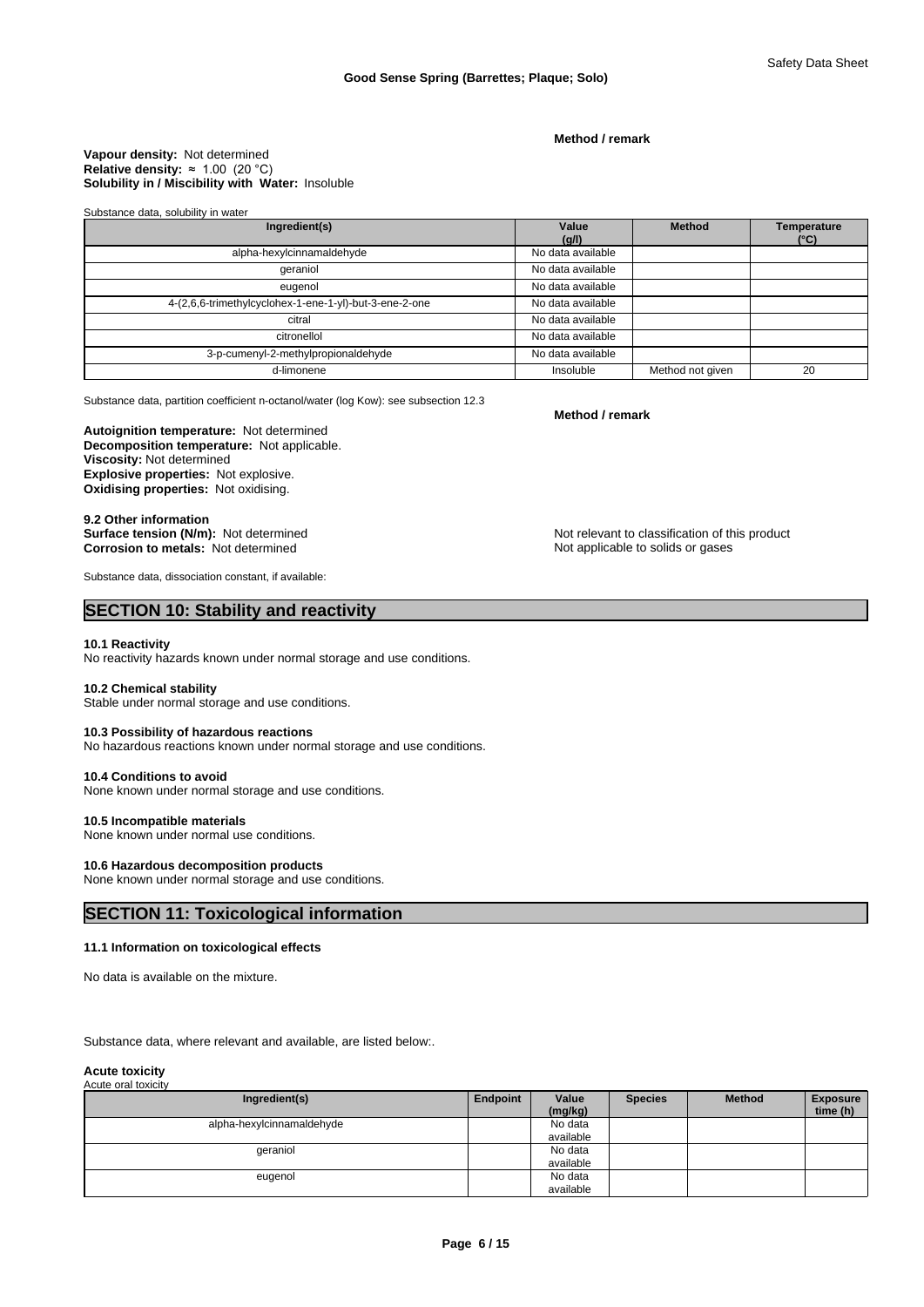| 4-(2,6,6-trimethylcyclohex-1-ene-1-yl)-but-3-ene-2-one |       | No data<br>available |     |                  |  |
|--------------------------------------------------------|-------|----------------------|-----|------------------|--|
| citral                                                 |       | No data              |     |                  |  |
|                                                        |       | available            |     |                  |  |
| citronellol                                            |       | No data              |     |                  |  |
|                                                        |       | available            |     |                  |  |
| 3-p-cumenyl-2-methylpropionaldehyde                    |       | No data              |     |                  |  |
|                                                        |       | available            |     |                  |  |
| d-limonene                                             | ∟D 50 | 4400 - 5100          | Rat | Method not given |  |

Acute dermal toxicity

| Ingredient(s)                                          | <b>Endpoint</b> | Value<br>(mg/kg)     | <b>Species</b> | <b>Method</b>    | <b>Exposure</b><br>time (h) |
|--------------------------------------------------------|-----------------|----------------------|----------------|------------------|-----------------------------|
| alpha-hexylcinnamaldehyde                              |                 | No data<br>available |                |                  |                             |
| geraniol                                               |                 | No data<br>available |                |                  |                             |
| eugenol                                                |                 | No data<br>available |                |                  |                             |
| 4-(2,6,6-trimethylcyclohex-1-ene-1-yl)-but-3-ene-2-one |                 | No data<br>available |                |                  |                             |
| citral                                                 |                 | No data<br>available |                |                  |                             |
| citronellol                                            |                 | No data<br>available |                |                  |                             |
| 3-p-cumenyl-2-methylpropionaldehyde                    |                 | No data<br>available |                |                  |                             |
| d-limonene                                             | $LD_{50}$       | > 5000               | Rabbit         | Method not given |                             |

| Ingredient(s)                                          | Endpoint | Value<br>(mg/l) | <b>Species</b> | <b>Method</b> | <b>Exposure</b><br>time (h) |
|--------------------------------------------------------|----------|-----------------|----------------|---------------|-----------------------------|
| alpha-hexylcinnamaldehyde                              |          | No data         |                |               |                             |
|                                                        |          | available       |                |               |                             |
| geraniol                                               |          | No data         |                |               |                             |
|                                                        |          | available       |                |               |                             |
| eugenol                                                |          | No data         |                |               |                             |
|                                                        |          | available       |                |               |                             |
| 4-(2,6,6-trimethylcyclohex-1-ene-1-yl)-but-3-ene-2-one |          | No data         |                |               |                             |
|                                                        |          | available       |                |               |                             |
| citral                                                 |          | No data         |                |               |                             |
|                                                        |          | available       |                |               |                             |
| citronellol                                            |          | No data         |                |               |                             |
|                                                        |          | available       |                |               |                             |
| 3-p-cumenyl-2-methylpropionaldehyde                    |          | No data         |                |               |                             |
|                                                        |          | available       |                |               |                             |
| d-limonene                                             |          | No data         |                |               |                             |
|                                                        |          | available       |                |               |                             |

# **Irritation and corrosivity** Skin irritation and corrosivity

| Ingredient(s)                                          | Result            | <b>Species</b> | <b>Method</b>    | <b>Exposure time</b> |
|--------------------------------------------------------|-------------------|----------------|------------------|----------------------|
| alpha-hexylcinnamaldehyde                              | No data available |                |                  |                      |
| qeraniol                                               | No data available |                |                  |                      |
| eugenol                                                | No data available |                |                  |                      |
| 4-(2,6,6-trimethylcyclohex-1-ene-1-yl)-but-3-ene-2-one | No data available |                |                  |                      |
| citral                                                 | No data available |                |                  |                      |
| citronellol                                            | No data available |                |                  |                      |
| 3-p-cumenyl-2-methylpropionaldehyde                    | No data available |                |                  |                      |
| d-limonene                                             | Irritant          | Rabbit         | Method not given |                      |

Eye irritation and corrosivity

| Ingredient(s)                                          | Result            | <b>Species</b> | <b>Method</b> | <b>Exposure time</b> |
|--------------------------------------------------------|-------------------|----------------|---------------|----------------------|
| alpha-hexylcinnamaldehyde                              | No data available |                |               |                      |
| geraniol                                               | No data available |                |               |                      |
| eugenol                                                | No data available |                |               |                      |
| 4-(2,6,6-trimethylcyclohex-1-ene-1-yl)-but-3-ene-2-one | No data available |                |               |                      |
| citral                                                 | No data available |                |               |                      |
| citronellol                                            | No data available |                |               |                      |
| 3-p-cumenyl-2-methylpropionaldehyde                    | No data available |                |               |                      |
| d-limonene                                             | No data available |                |               |                      |

Respiratory tract irritation and corrosivity

| Ingredient(s)             | Result            | Species | <b>Method</b> | osure time |
|---------------------------|-------------------|---------|---------------|------------|
| alpha-hexvlcinnamaldehvde | No data available |         |               |            |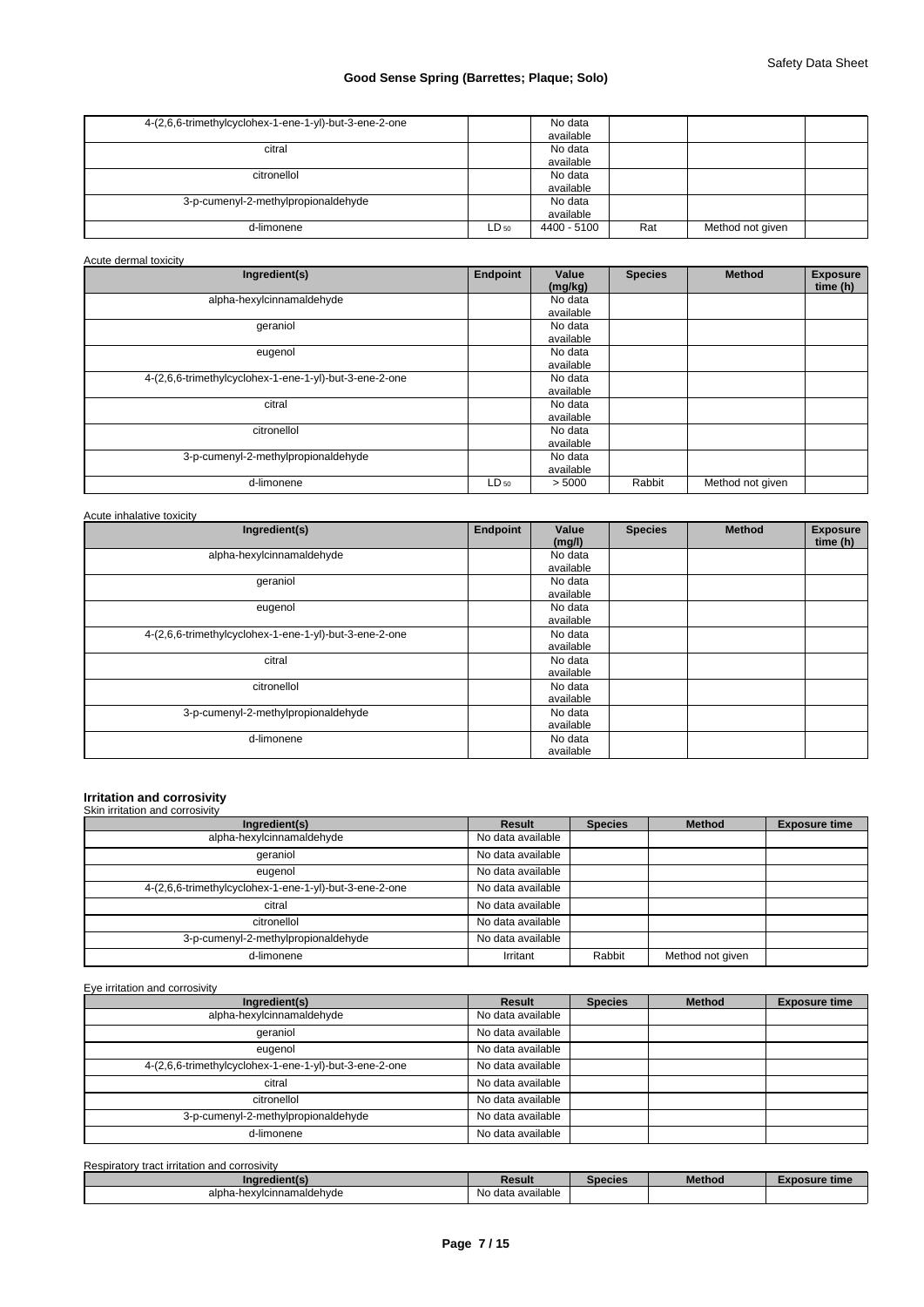| geraniol                                               | No data available |
|--------------------------------------------------------|-------------------|
| eugenol                                                | No data available |
| 4-(2,6,6-trimethylcyclohex-1-ene-1-yl)-but-3-ene-2-one | No data available |
| citral                                                 | No data available |
| citronellol                                            | No data available |
| 3-p-cumenyl-2-methylpropionaldehyde                    | No data available |
| d-limonene                                             | No data available |

#### **Sensitisation**

# Sensitisation by skin contact

| Ingredient(s)                                          | Result            | <b>Species</b> | <b>Method</b>    | <b>Exposure time (h)</b> |
|--------------------------------------------------------|-------------------|----------------|------------------|--------------------------|
| alpha-hexylcinnamaldehyde                              | No data available |                |                  |                          |
| geraniol                                               | No data available |                |                  |                          |
| eugenol                                                | No data available |                |                  |                          |
| 4-(2,6,6-trimethylcyclohex-1-ene-1-yl)-but-3-ene-2-one | No data available |                |                  |                          |
| citral                                                 | No data available |                |                  |                          |
| citronellol                                            | No data available |                |                  |                          |
| 3-p-cumenyl-2-methylpropionaldehyde                    | No data available |                |                  |                          |
| d-limonene                                             | Sensitising       | Guinea pig     | Method not given |                          |

### Sensitisation by inhalation

| Ingredient(s)                                          | <b>Result</b>     | <b>Species</b> | <b>Method</b> | <b>Exposure time</b> |
|--------------------------------------------------------|-------------------|----------------|---------------|----------------------|
| alpha-hexylcinnamaldehyde                              | No data available |                |               |                      |
| geraniol                                               | No data available |                |               |                      |
| eugenol                                                | No data available |                |               |                      |
| 4-(2,6,6-trimethylcyclohex-1-ene-1-yl)-but-3-ene-2-one | No data available |                |               |                      |
| citral                                                 | No data available |                |               |                      |
| citronellol                                            | No data available |                |               |                      |
| 3-p-cumenyl-2-methylpropionaldehyde                    | No data available |                |               |                      |
| d-limonene                                             | No data available |                |               |                      |

# **CMR effects (carcinogenicity, mutagenicity and toxicity for reproduction)** Mutagenicity

| Ingredient(s)                                                                   | <b>Result (in-vitro)</b>   | <b>Method</b><br>(in-vitro) | <b>Result (in-vivo)</b> | <b>Method</b><br>(in-vivo) |
|---------------------------------------------------------------------------------|----------------------------|-----------------------------|-------------------------|----------------------------|
| alpha-hexylcinnamaldehyde                                                       | <b>INo data available</b>  |                             | No data available       |                            |
| geraniol                                                                        | <b>I</b> No data available |                             | No data available       |                            |
| eugenol                                                                         | <b>INo data available</b>  |                             | No data available       |                            |
| 4-(2,6,6-trimethylcyclohex-1-ene-1-yl)-but-3-ene No data available<br>$-2$ -one |                            |                             | No data available       |                            |
| citral                                                                          | <b>No data available</b>   |                             | No data available       |                            |
| citronellol                                                                     | INo data available         |                             | No data available       |                            |
| 3-p-cumenyl-2-methylpropionaldehyde                                             | <b>No data available</b>   |                             | No data available       |                            |
| d-limonene                                                                      | <b>INo data available</b>  |                             | No data available       |                            |

### **Carcinogenicity**

| Ingredient(s)                                          | Effect            |
|--------------------------------------------------------|-------------------|
| alpha-hexylcinnamaldehyde                              | No data available |
| geraniol                                               | No data available |
| eugenol                                                | No data available |
| 4-(2,6,6-trimethylcyclohex-1-ene-1-yl)-but-3-ene-2-one | No data available |
| citral                                                 | No data available |
| citronellol                                            | No data available |
| 3-p-cumenyl-2-methylpropionaldehyde                    | No data available |
| d-limonene                                             | No data available |

#### Toxicity for reproduction

| Ingredient(s)            | Endpoint | <b>Specific effect</b> | Value<br>$(mg/kg$ bw/d) | <b>Species</b> | <b>Method</b> | <b>Exposure</b><br>time | <b>Remarks and other effects</b><br>reported |
|--------------------------|----------|------------------------|-------------------------|----------------|---------------|-------------------------|----------------------------------------------|
| alpha-hexylcinnamalde    |          |                        | No data                 |                |               |                         |                                              |
| hyde                     |          |                        | available               |                |               |                         |                                              |
| geraniol                 |          |                        | No data                 |                |               |                         |                                              |
|                          |          |                        | available               |                |               |                         |                                              |
| eugenol                  |          |                        | No data                 |                |               |                         |                                              |
|                          |          |                        | available               |                |               |                         |                                              |
| 4-(2,6,6-trimethylcycloh |          |                        | No data                 |                |               |                         |                                              |
| ex-1-ene-1-yl)-but-3-en  |          |                        | available               |                |               |                         |                                              |
| e-2-one                  |          |                        |                         |                |               |                         |                                              |
| citral                   |          |                        | No data                 |                |               |                         |                                              |
|                          |          |                        | available               |                |               |                         |                                              |
| citronellol              |          |                        | No data                 |                |               |                         |                                              |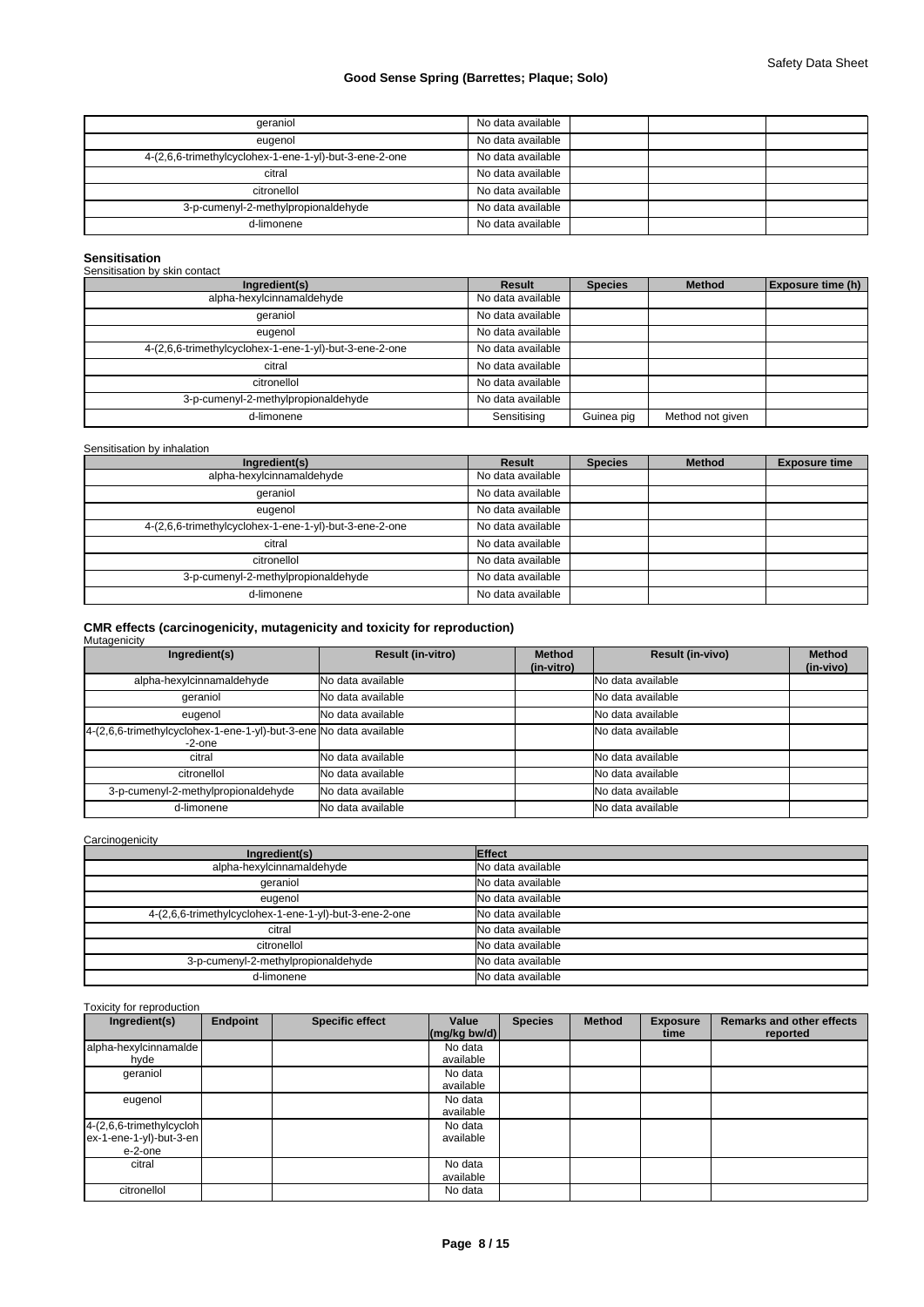|                        | available |  |  |
|------------------------|-----------|--|--|
| 3-p-cumenyl-2-methylpr | No data   |  |  |
| opionaldehvde          | available |  |  |
| d-limonene             | No data   |  |  |
|                        | available |  |  |

# **Repeated dose toxicity** Sub-acute or sub-chronic oral toxicity

| Ingredient(s)                                          | Endpoint | Value<br>(mg/kg bw/d) | <b>Species</b> | <b>Method</b> | time (days) | Exposure Specific effects and organs<br>affected |
|--------------------------------------------------------|----------|-----------------------|----------------|---------------|-------------|--------------------------------------------------|
| alpha-hexylcinnamaldehyde                              |          | No data<br>available  |                |               |             |                                                  |
| geraniol                                               |          | No data<br>available  |                |               |             |                                                  |
| eugenol                                                |          | No data<br>available  |                |               |             |                                                  |
| 4-(2,6,6-trimethylcyclohex-1-ene-1-yl)-but-3-ene-2-one |          | No data<br>available  |                |               |             |                                                  |
| citral                                                 |          | No data<br>available  |                |               |             |                                                  |
| citronellol                                            |          | No data<br>available  |                |               |             |                                                  |
| 3-p-cumenyl-2-methylpropionaldehyde                    |          | No data<br>available  |                |               |             |                                                  |
| d-limonene                                             |          | No data<br>available  |                |               |             |                                                  |

# Sub-chronic dermal toxicity

| Ingredient(s)                                          | <b>Endpoint</b> | Value<br>(mg/kg bw/d) | <b>Species</b> | <b>Method</b> | time (days) | Exposure Specific effects and organs<br>affected |
|--------------------------------------------------------|-----------------|-----------------------|----------------|---------------|-------------|--------------------------------------------------|
| alpha-hexylcinnamaldehyde                              |                 | No data               |                |               |             |                                                  |
|                                                        |                 | available             |                |               |             |                                                  |
| qeraniol                                               |                 | No data               |                |               |             |                                                  |
|                                                        |                 | available             |                |               |             |                                                  |
| eugenol                                                |                 | No data               |                |               |             |                                                  |
|                                                        |                 | available             |                |               |             |                                                  |
| 4-(2,6,6-trimethylcyclohex-1-ene-1-yl)-but-3-ene-2-one |                 | No data               |                |               |             |                                                  |
|                                                        |                 | available             |                |               |             |                                                  |
| citral                                                 |                 | No data               |                |               |             |                                                  |
|                                                        |                 | available             |                |               |             |                                                  |
| citronellol                                            |                 | No data               |                |               |             |                                                  |
|                                                        |                 | available             |                |               |             |                                                  |
| 3-p-cumenyl-2-methylpropionaldehyde                    |                 | No data               |                |               |             |                                                  |
|                                                        |                 | available             |                |               |             |                                                  |
| d-limonene                                             |                 | No data               |                |               |             |                                                  |
|                                                        |                 | available             |                |               |             |                                                  |

| Sub-chronic inhalation toxicity |
|---------------------------------|
|                                 |

| Ingredient(s)                                          | <b>Endpoint</b> | Value        | <b>Species</b> | <b>Method</b> |                    | Exposure Specific effects and organs |
|--------------------------------------------------------|-----------------|--------------|----------------|---------------|--------------------|--------------------------------------|
|                                                        |                 | (mg/kg bw/d) |                |               | $ time$ (days) $ $ | affected                             |
| alpha-hexylcinnamaldehyde                              |                 | No data      |                |               |                    |                                      |
|                                                        |                 | available    |                |               |                    |                                      |
| geraniol                                               |                 | No data      |                |               |                    |                                      |
|                                                        |                 | available    |                |               |                    |                                      |
| eugenol                                                |                 | No data      |                |               |                    |                                      |
|                                                        |                 | available    |                |               |                    |                                      |
| 4-(2,6,6-trimethylcyclohex-1-ene-1-yl)-but-3-ene-2-one |                 | No data      |                |               |                    |                                      |
|                                                        |                 | available    |                |               |                    |                                      |
| citral                                                 |                 | No data      |                |               |                    |                                      |
|                                                        |                 | available    |                |               |                    |                                      |
| citronellol                                            |                 | No data      |                |               |                    |                                      |
|                                                        |                 | available    |                |               |                    |                                      |
| 3-p-cumenyl-2-methylpropionaldehyde                    |                 | No data      |                |               |                    |                                      |
|                                                        |                 | available    |                |               |                    |                                      |
| d-limonene                                             |                 | No data      |                |               |                    |                                      |
|                                                        |                 | available    |                |               |                    |                                      |

| Ingredient(s)                                                     | <b>Exposure</b><br>route | Endpoint | Value<br>$\left \frac{\text{mg}}{\text{kg}}\right $ bw/d) | <b>Species</b> | <b>Method</b> | <b>Exposure</b><br>time | Specific effects and<br>organs affected | <b>Remark</b> |
|-------------------------------------------------------------------|--------------------------|----------|-----------------------------------------------------------|----------------|---------------|-------------------------|-----------------------------------------|---------------|
| alpha-hexylcinnamalde<br>hyde                                     |                          |          | No data<br>available                                      |                |               |                         |                                         |               |
| geraniol                                                          |                          |          | No data<br>available                                      |                |               |                         |                                         |               |
| eugenol                                                           |                          |          | No data<br>available                                      |                |               |                         |                                         |               |
| 4-(2,6,6-trimethylcycloh<br>$ex-1$ -ene-1-yl)-but-3-en<br>e-2-one |                          |          | No data<br>available                                      |                |               |                         |                                         |               |
| citral                                                            |                          |          | No data<br>available                                      |                |               |                         |                                         |               |
| citronellol                                                       |                          |          | No data                                                   |                |               |                         |                                         |               |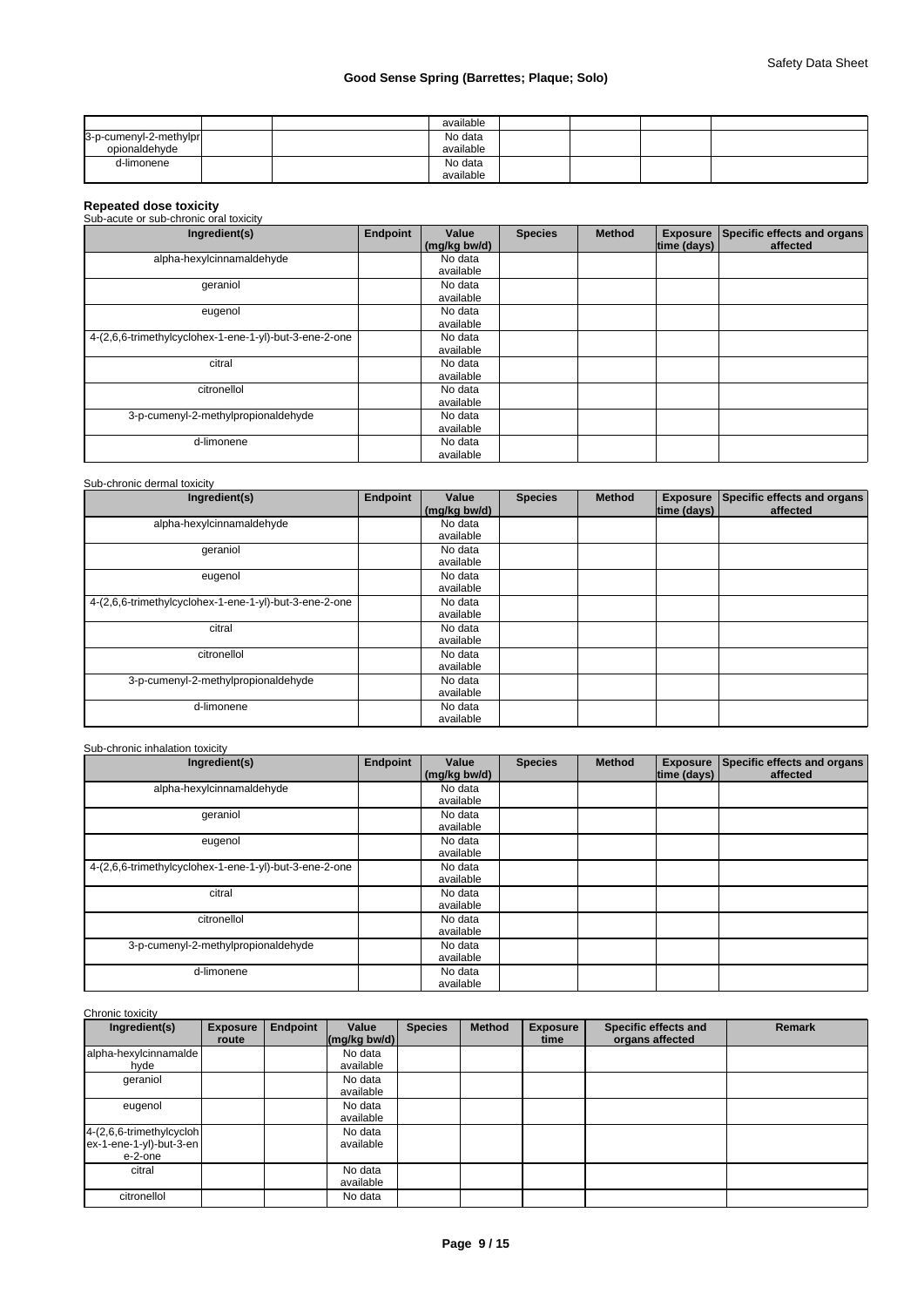|                                         |  | available            |  |  |  |
|-----------------------------------------|--|----------------------|--|--|--|
| 3-p-cumenyl-2-methylpr<br>opionaldehvde |  | No data<br>available |  |  |  |
| d-limonene                              |  | No data<br>available |  |  |  |

#### STOT-single exposure

| Ingredient(s)                                          | Affected organ(s) |
|--------------------------------------------------------|-------------------|
| alpha-hexylcinnamaldehyde                              | No data available |
| qeraniol                                               | No data available |
| eugenol                                                | No data available |
| 4-(2,6,6-trimethylcyclohex-1-ene-1-yl)-but-3-ene-2-one | No data available |
| citral                                                 | No data available |
| citronellol                                            | No data available |
| 3-p-cumenyl-2-methylpropionaldehyde                    | No data available |
| d-limonene                                             | No data available |

#### STOT-repeated exposure

| Ingredient(s)                                          | Affected organ(s) |
|--------------------------------------------------------|-------------------|
| alpha-hexylcinnamaldehyde                              | No data available |
| qeraniol                                               | No data available |
| eugenol                                                | No data available |
| 4-(2,6,6-trimethylcyclohex-1-ene-1-yl)-but-3-ene-2-one | No data available |
| citral                                                 | No data available |
| citronellol                                            | No data available |
| 3-p-cumenyl-2-methylpropionaldehyde                    | No data available |
| d-limonene                                             | No data available |

# **Aspiration hazard**

Substances with an aspiration hazard (H304), if any, are listed in section 3. If relevant, see section 9 for dynamic viscosity and relative density of the product.

#### **Potential adverse health effects and symptoms**

Effects and symptoms related to the product, if any, are listed in subsection 4.2.

# **SECTION 12: Ecological information**

#### **12.1 Toxicity**

No data is available on the mixture.

Substance data, where relevant and available, are listed below:

# **Aquatic short-term toxicity**

| Aquatic short-term toxicity - fish                     |           |                 |                |                   |                             |
|--------------------------------------------------------|-----------|-----------------|----------------|-------------------|-----------------------------|
| Ingredient(s)                                          | Endpoint  | Value<br>(mg/l) | <b>Species</b> | Method            | <b>Exposure</b><br>time (h) |
| alpha-hexylcinnamaldehyde                              |           | No data         |                |                   |                             |
|                                                        |           | available       |                |                   |                             |
| geraniol                                               |           | No data         |                |                   |                             |
|                                                        |           | available       |                |                   |                             |
| eugenol                                                |           | No data         |                |                   |                             |
|                                                        |           | available       |                |                   |                             |
| 4-(2,6,6-trimethylcyclohex-1-ene-1-yl)-but-3-ene-2-one |           | No data         |                |                   |                             |
|                                                        |           | available       |                |                   |                             |
| citral                                                 |           | No data         |                |                   |                             |
|                                                        |           | available       |                |                   |                             |
| citronellol                                            |           | No data         |                |                   |                             |
|                                                        |           | available       |                |                   |                             |
| 3-p-cumenyl-2-methylpropionaldehyde                    |           | No data         |                |                   |                             |
|                                                        |           | available       |                |                   |                             |
| d-limonene                                             | $LC_{50}$ | 0.72            | Pimephales     | OECD 203 (EU C.1) | 96                          |
|                                                        |           |                 | promelas       |                   |                             |

#### Aquatic short-term toxicity - crustacea

| Ingredient(s)                                          | Endpoint | Value<br>(mg/l) | <b>Species</b> | <b>Method</b> | <b>Exposure</b><br>time (h) |  |
|--------------------------------------------------------|----------|-----------------|----------------|---------------|-----------------------------|--|
| alpha-hexylcinnamaldehyde                              |          | No data         |                |               |                             |  |
|                                                        |          | available       |                |               |                             |  |
| geraniol                                               |          | No data         |                |               |                             |  |
|                                                        |          | available       |                |               |                             |  |
| eugenol                                                |          | No data         |                |               |                             |  |
|                                                        |          | available       |                |               |                             |  |
| 4-(2,6,6-trimethylcyclohex-1-ene-1-yl)-but-3-ene-2-one |          | No data         |                |               |                             |  |
|                                                        |          | available       |                |               |                             |  |
| citral                                                 |          | No data         |                |               |                             |  |
|                                                        |          |                 |                |               |                             |  |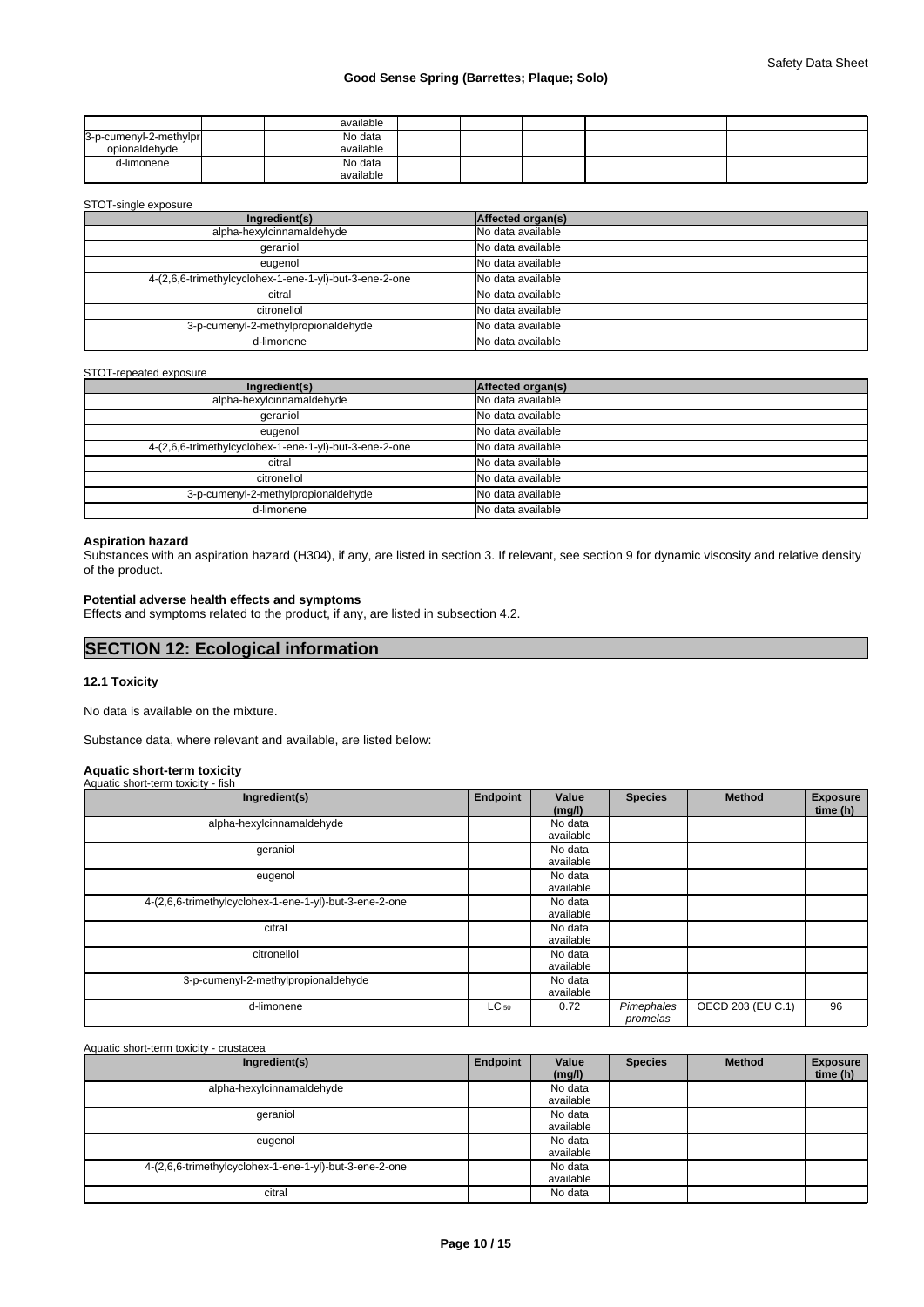|                                     |       | available |              |                   |    |
|-------------------------------------|-------|-----------|--------------|-------------------|----|
| citronellol                         |       | No data   |              |                   |    |
|                                     |       | available |              |                   |    |
| 3-p-cumenyl-2-methylpropionaldehyde |       | No data   |              |                   |    |
|                                     |       | available |              |                   |    |
| d-limonene                          | EC 50 | 0.36      | Daphnia      | OECD 202 (EU C.2) | 48 |
|                                     |       |           | magna Straus |                   |    |

| Aquatic short-term toxicity - algae                    |                                |                      |                                   |                   |                             |
|--------------------------------------------------------|--------------------------------|----------------------|-----------------------------------|-------------------|-----------------------------|
| Ingredient(s)                                          | <b>Endpoint</b>                | Value<br>(mg/l)      | <b>Species</b>                    | <b>Method</b>     | <b>Exposure</b><br>time (h) |
| alpha-hexylcinnamaldehyde                              |                                | No data<br>available |                                   |                   |                             |
| geraniol                                               |                                | No data<br>available |                                   |                   |                             |
| eugenol                                                |                                | No data<br>available |                                   |                   |                             |
| 4-(2,6,6-trimethylcyclohex-1-ene-1-yl)-but-3-ene-2-one |                                | No data<br>available |                                   |                   |                             |
| citral                                                 |                                | No data<br>available |                                   |                   |                             |
| citronellol                                            |                                | No data<br>available |                                   |                   |                             |
| 3-p-cumenyl-2-methylpropionaldehyde                    |                                | No data<br>available |                                   |                   |                             |
| d-limonene                                             | E <sub>r</sub> C <sub>50</sub> | 150                  | <b>Desmodesmus</b><br>subspicatus | OECD 201 (EU C.3) | 72                          |

| Ingredient(s)                                          | Endpoint | Value<br>(mg/l)      | <b>Species</b> | <b>Method</b> | <b>Exposure</b><br>time (days) |
|--------------------------------------------------------|----------|----------------------|----------------|---------------|--------------------------------|
| alpha-hexylcinnamaldehyde                              |          | No data<br>available |                |               |                                |
| geraniol                                               |          | No data<br>available |                |               |                                |
| eugenol                                                |          | No data<br>available |                |               |                                |
| 4-(2,6,6-trimethylcyclohex-1-ene-1-yl)-but-3-ene-2-one |          | No data<br>available |                |               |                                |
| citral                                                 |          | No data<br>available |                |               |                                |
| citronellol                                            |          | No data<br>available |                |               |                                |
| 3-p-cumenyl-2-methylpropionaldehyde                    |          | No data<br>available |                |               |                                |
| d-limonene                                             |          | No data<br>available |                |               | $\overline{\phantom{0}}$       |

| Ingredient(s)                                          | Endpoint | Value<br>(mg/l)      | <b>Inoculum</b> | <b>Method</b> | <b>Exposure</b><br>time |
|--------------------------------------------------------|----------|----------------------|-----------------|---------------|-------------------------|
| alpha-hexylcinnamaldehyde                              |          | No data<br>available |                 |               |                         |
| geraniol                                               |          | No data<br>available |                 |               |                         |
| eugenol                                                |          | No data<br>available |                 |               |                         |
| 4-(2,6,6-trimethylcyclohex-1-ene-1-yl)-but-3-ene-2-one |          | No data<br>available |                 |               |                         |
| citral                                                 |          | No data<br>available |                 |               |                         |
| citronellol                                            |          | No data<br>available |                 |               |                         |
| 3-p-cumenyl-2-methylpropionaldehyde                    |          | No data<br>available |                 |               |                         |
| d-limonene                                             |          | No data<br>available |                 |               |                         |

# **Aquatic long-term toxicity** Aquatic long-term toxicity - fish

| Ingredient(s)                                          | Endpoint | Value<br>(mg/l)      | <b>Species</b> | <b>Method</b> | <b>Exposure</b><br>time | <b>Effects observed</b> |
|--------------------------------------------------------|----------|----------------------|----------------|---------------|-------------------------|-------------------------|
| alpha-hexylcinnamaldehyde                              |          | No data<br>available |                |               |                         |                         |
| geraniol                                               |          | No data<br>available |                |               |                         |                         |
| eugenol                                                |          | No data<br>available |                |               |                         |                         |
| 4-(2,6,6-trimethylcyclohex-1-ene-1-yl)-but-3-ene-2-one |          | No data<br>available |                |               |                         |                         |
| citral                                                 |          | No data<br>available |                |               |                         |                         |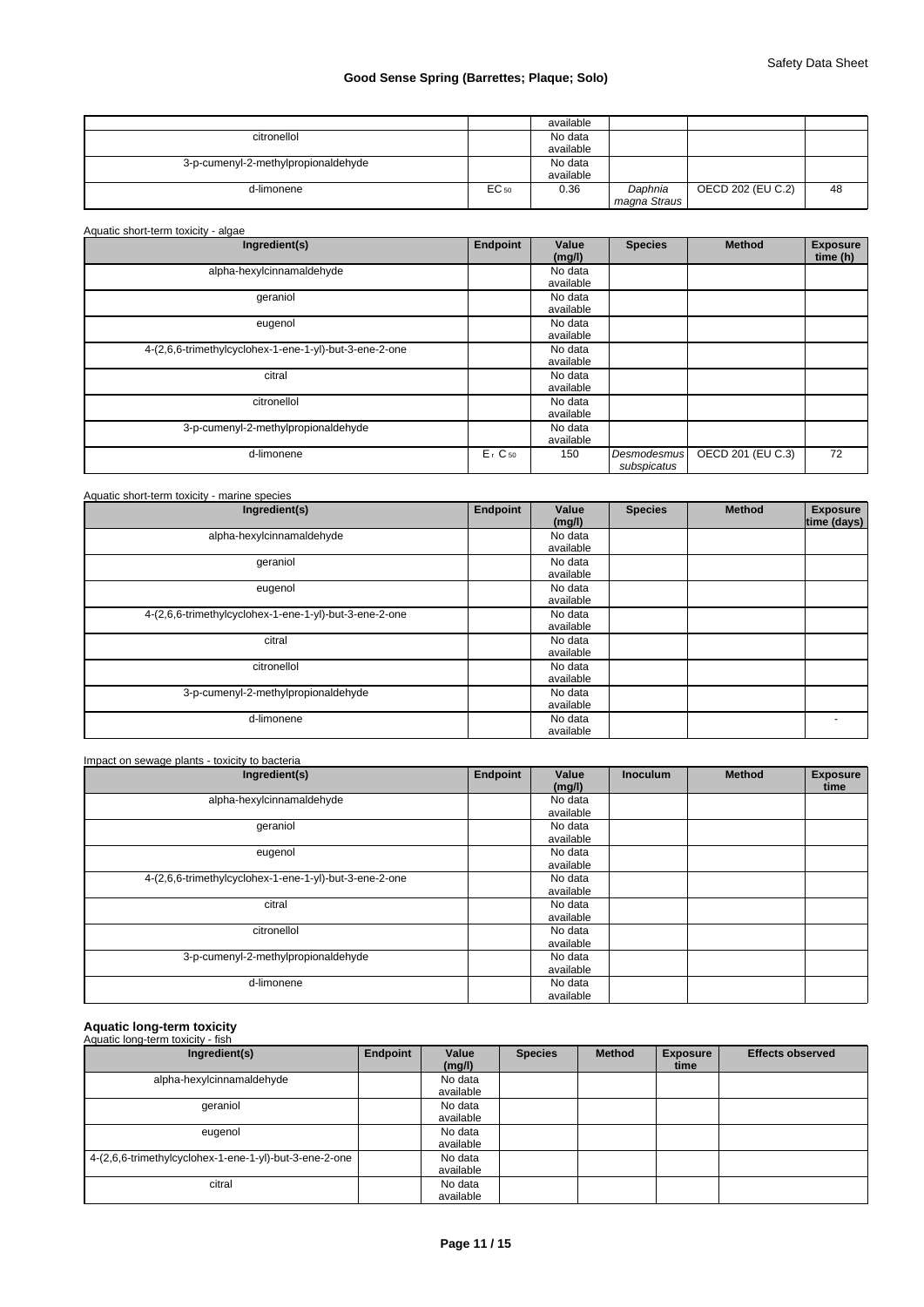| citronellol                         | No data<br>available |  |  |
|-------------------------------------|----------------------|--|--|
| 3-p-cumenyl-2-methylpropionaldehyde | No data              |  |  |
|                                     | available            |  |  |
| d-limonene                          | No data              |  |  |
|                                     | available            |  |  |

#### Aquatic long-term toxicity - crustacea

| Ingredient(s)                                          | Endpoint | Value<br>(mg/l) | <b>Species</b> | <b>Method</b> | <b>Exposure</b><br>time | <b>Effects observed</b> |
|--------------------------------------------------------|----------|-----------------|----------------|---------------|-------------------------|-------------------------|
| alpha-hexylcinnamaldehyde                              |          | No data         |                |               |                         |                         |
|                                                        |          | available       |                |               |                         |                         |
| geraniol                                               |          | No data         |                |               |                         |                         |
|                                                        |          | available       |                |               |                         |                         |
| eugenol                                                |          | No data         |                |               |                         |                         |
|                                                        |          | available       |                |               |                         |                         |
| 4-(2,6,6-trimethylcyclohex-1-ene-1-yl)-but-3-ene-2-one |          | No data         |                |               |                         |                         |
|                                                        |          | available       |                |               |                         |                         |
| citral                                                 |          | No data         |                |               |                         |                         |
|                                                        |          | available       |                |               |                         |                         |
| citronellol                                            |          | No data         |                |               |                         |                         |
|                                                        |          | available       |                |               |                         |                         |
| 3-p-cumenyl-2-methylpropionaldehyde                    |          | No data         |                |               |                         |                         |
|                                                        |          | available       |                |               |                         |                         |
| d-limonene                                             |          | No data         |                |               |                         |                         |
|                                                        |          | available       |                |               |                         |                         |

#### Aquatic toxicity to other aquatic benthic organisms, including sediment-dwelling organisms, if available:

| Ingredient(s)                                          | Endpoint | Value<br>(mg/kg dw<br>sediment) | <b>Species</b> | <b>Method</b> | <b>Exposure</b><br>time (days) | <b>Effects observed</b> |
|--------------------------------------------------------|----------|---------------------------------|----------------|---------------|--------------------------------|-------------------------|
| alpha-hexylcinnamaldehyde                              |          | No data                         |                |               |                                |                         |
|                                                        |          | available                       |                |               |                                |                         |
| geraniol                                               |          | No data                         |                |               |                                |                         |
|                                                        |          | available                       |                |               |                                |                         |
| eugenol                                                |          | No data                         |                |               |                                |                         |
|                                                        |          | available                       |                |               |                                |                         |
| 4-(2,6,6-trimethylcyclohex-1-ene-1-yl)-but-3-ene-2-one |          | No data                         |                |               |                                |                         |
|                                                        |          | available                       |                |               |                                |                         |
| citral                                                 |          | No data                         |                |               |                                |                         |
|                                                        |          | available                       |                |               |                                |                         |
| citronellol                                            |          | No data                         |                |               |                                |                         |
|                                                        |          | available                       |                |               |                                |                         |
| 3-p-cumenyl-2-methylpropionaldehyde                    |          | No data                         |                |               |                                |                         |
|                                                        |          | available                       |                |               |                                |                         |
| d-limonene                                             |          | No data                         |                |               | $\overline{\phantom{a}}$       |                         |
|                                                        |          | available                       |                |               |                                |                         |

**Terrestrial toxicity** Terrestrial toxicity - soil invertebrates, including earthworms, if available:

| Ingredient(s) | <b>Endpoint</b> | Value<br>(mg/kg dw<br>soil) | <b>Species</b> | <b>Method</b> | <b>Exposure</b><br>$ time$ (days) $ $ | <b>Effects observed</b> |
|---------------|-----------------|-----------------------------|----------------|---------------|---------------------------------------|-------------------------|
| d-limonene    |                 | No data<br>available        |                |               | . .                                   |                         |

Terrestrial toxicity - plants, if available:

| Ingredient(s) | Endpoint | Value<br>(mg/kg dw | <b>Species</b> | <b>Method</b> | <b>Exposure</b><br> time (days) | <b>Effects observed</b> |
|---------------|----------|--------------------|----------------|---------------|---------------------------------|-------------------------|
|               |          | soil)              |                |               |                                 |                         |
| d-limonene    |          | No data            |                |               |                                 |                         |
|               |          | available          |                |               |                                 |                         |

Terrestrial toxicity - birds, if available:

| Ingredient(s) | Endpoint | Value     | <b>Species</b> | <b>Method</b> | <b>Exposure</b> | <b>Effects observed</b> |
|---------------|----------|-----------|----------------|---------------|-----------------|-------------------------|
|               |          |           |                |               | Itime (davs) I  |                         |
| d-limonene    |          | No data   |                |               |                 |                         |
|               |          | available |                |               |                 |                         |

# Terrestrial toxicity - beneficial insects, if available:

| Ingredient(s) | Endpoint | Value<br>(mg/kg dw<br>soil) | <b>Species</b> | <b>Method</b> | <b>Exposure</b><br>$ time$ (days) $ $ | <b>Effects observed</b> |
|---------------|----------|-----------------------------|----------------|---------------|---------------------------------------|-------------------------|
| d-limonene    |          | No data                     |                |               |                                       |                         |
|               |          | available                   |                |               |                                       |                         |

Terrestrial toxicity - soil bacteria, if available:

| Ingredient(s) | Endpoint | Value<br>(mg/kg dw<br>soil) | <b>Species</b> | <b>Method</b> | <b>Exposure</b><br>$ time$ (days) $ $ | <b>Effects observed</b> |
|---------------|----------|-----------------------------|----------------|---------------|---------------------------------------|-------------------------|
| d-limonene    |          | No data                     |                |               |                                       |                         |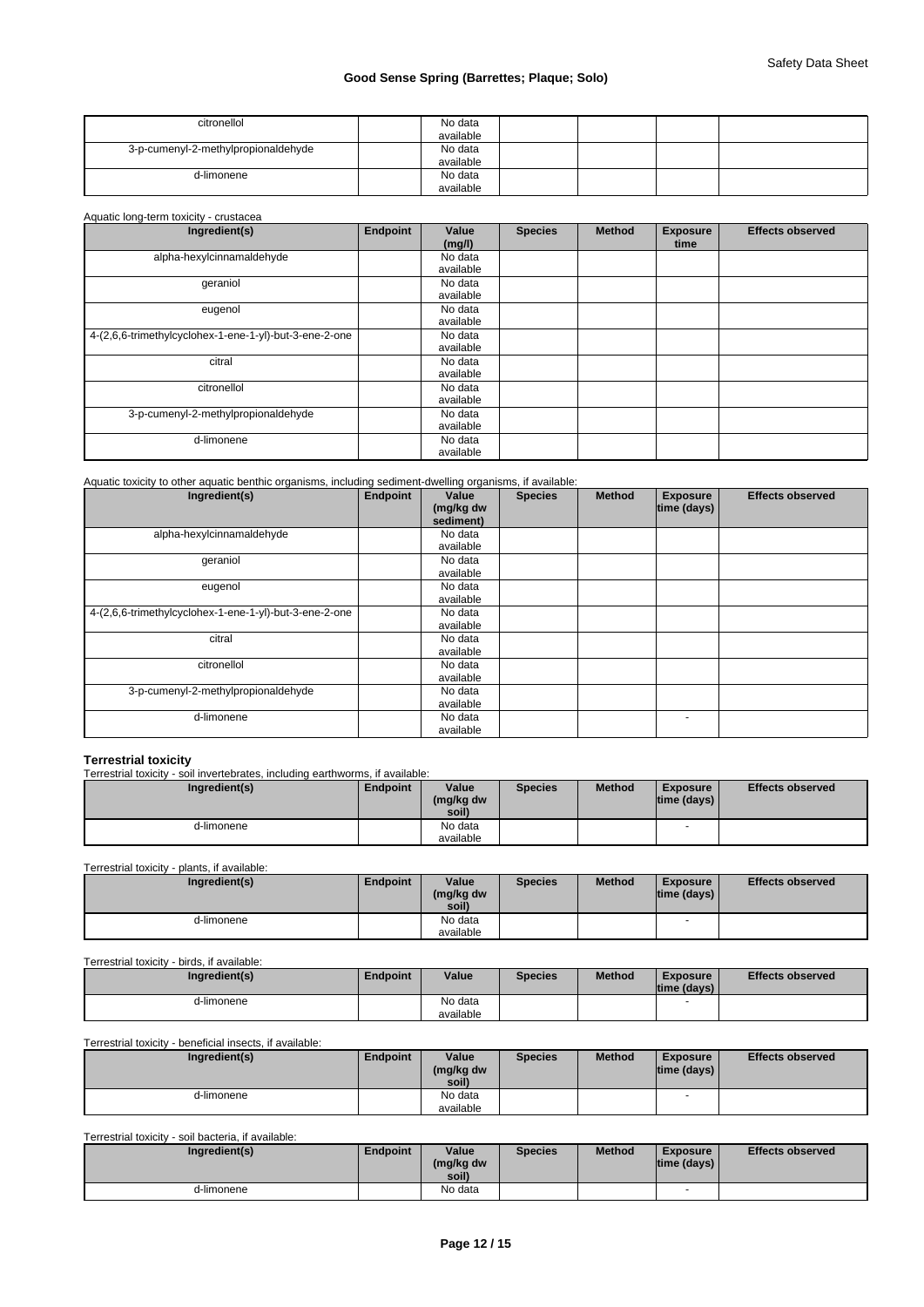|  | $\cdots$<br>$-1$<br>ша<br>we |  |  |
|--|------------------------------|--|--|

# **12.2 Persistence and degradability**

**Abiotic degradation** Abiotic degradation - photodegradation in air, if available:

Abiotic degradation - hydrolysis, if available:

Abiotic degradation - other processes, if available:

**Biodegradation** Ready biodegradability - aerobic conditions

| Ingredient(s)                                          | <b>Inoculum</b>             | Analytical<br>method | DT 50             | <b>Method</b> | <b>Evaluation</b>          |
|--------------------------------------------------------|-----------------------------|----------------------|-------------------|---------------|----------------------------|
| alpha-hexylcinnamaldehyde                              |                             |                      |                   |               | Not readily biodegradable. |
| qeraniol                                               |                             |                      |                   | OECD 301F     | Readily biodegradable      |
| eugenol                                                |                             |                      |                   |               | Readily biodegradable      |
| 4-(2,6,6-trimethylcyclohex-1-ene-1-yl)-but-3-ene-2-one |                             |                      |                   |               | No data available          |
| citral                                                 |                             |                      |                   | OECD 301F     | Readily biodegradable      |
| citronellol                                            | Activated sludge,<br>aerobe | $CO2$ production     |                   | OECD 301F     | Readily biodegradable      |
| 3-p-cumenyl-2-methylpropionaldehyde                    |                             |                      |                   | OECD 301B     | Readily biodegradable      |
| d-limonene                                             |                             |                      | 80 % in 28 day(s) | OECD 301D     | Readily biodegradable      |

Ready biodegradability - anaerobic and marine conditions, if available:

Degradation in relevant environmental compartments, if available:

#### **12.3 Bioaccumulative potential** Partition coefficient n-octanol/water (log Kow)

| Ingredient(s)                                              | Value             | <b>Method</b> | <b>Evaluation</b>                  | Remark |
|------------------------------------------------------------|-------------------|---------------|------------------------------------|--------|
| alpha-hexylcinnamaldehyde                                  | No data available |               |                                    |        |
| geraniol                                                   | No data available |               |                                    |        |
| eugenol                                                    | No data available |               |                                    |        |
| 4-(2,6,6-trimethylcyclohex-1-ene-1-yl)-b<br>ut-3-ene-2-one | No data available |               |                                    |        |
| citral                                                     | No data available |               |                                    |        |
| citronellol                                                | No data available |               |                                    |        |
| 3-p-cumenyl-2-methylpropionaldehyde                        | No data available |               |                                    |        |
| d-limonene                                                 | No data available |               | High potential for bioaccumulation |        |

#### Bioconcentration factor (BCF)

| Ingredient(s)            | Value             | <b>Species</b> | <b>Method</b>    | <b>Evaluation</b>                  | Remark |
|--------------------------|-------------------|----------------|------------------|------------------------------------|--------|
| alpha-hexylcinnamalde    | No data available |                |                  |                                    |        |
| hyde                     |                   |                |                  |                                    |        |
| geraniol                 | No data available |                |                  |                                    |        |
| eugenol                  | No data available |                |                  |                                    |        |
| 4-(2,6,6-trimethylcycloh | No data available |                |                  |                                    |        |
| ex-1-ene-1-yl)-but-3-en  |                   |                |                  |                                    |        |
| e-2-one                  |                   |                |                  |                                    |        |
| citral                   | No data available |                |                  |                                    |        |
| citronellol              | No data available |                |                  |                                    |        |
| 3-p-cumenyl-2-methylpr   | No data available |                |                  |                                    |        |
| opionaldehyde            |                   |                |                  |                                    |        |
| d-limonene               | 683.1             |                | Method not given | High potential for bioaccumulation |        |

### **12.4 Mobility in soil**

## Adsorption/Desorption to soil or sediment

| Ingredient(s)                                                            | Adsorption<br>coefficient<br>Log Koc | <b>Desorption</b><br>coefficient<br>Log Koc(des) | <b>Method</b> | Soil/sediment<br>type | <b>Evaluation</b>                     |
|--------------------------------------------------------------------------|--------------------------------------|--------------------------------------------------|---------------|-----------------------|---------------------------------------|
| alpha-hexylcinnamaldehyde                                                | No data available                    |                                                  |               |                       |                                       |
| geraniol                                                                 | No data available                    |                                                  |               |                       |                                       |
| eugenol                                                                  | No data available                    |                                                  |               |                       |                                       |
| 4-(2,6,6-trimethylcyclohex-1-ene-1-yl)-but-3-ene-2-one No data available |                                      |                                                  |               |                       |                                       |
| citral                                                                   | No data available                    |                                                  |               |                       |                                       |
| citronellol                                                              | No data available                    |                                                  |               |                       |                                       |
| 3-p-cumenyl-2-methylpropionaldehyde                                      | No data available                    |                                                  |               |                       |                                       |
| d-limonene                                                               | No data available                    |                                                  |               |                       | High potential for mobility in<br>soi |

### **12.5 Results of PBT and vPvB assessment**

Substances that fulfill the criteria for PBT/vPvB, if any, are listed in section 3.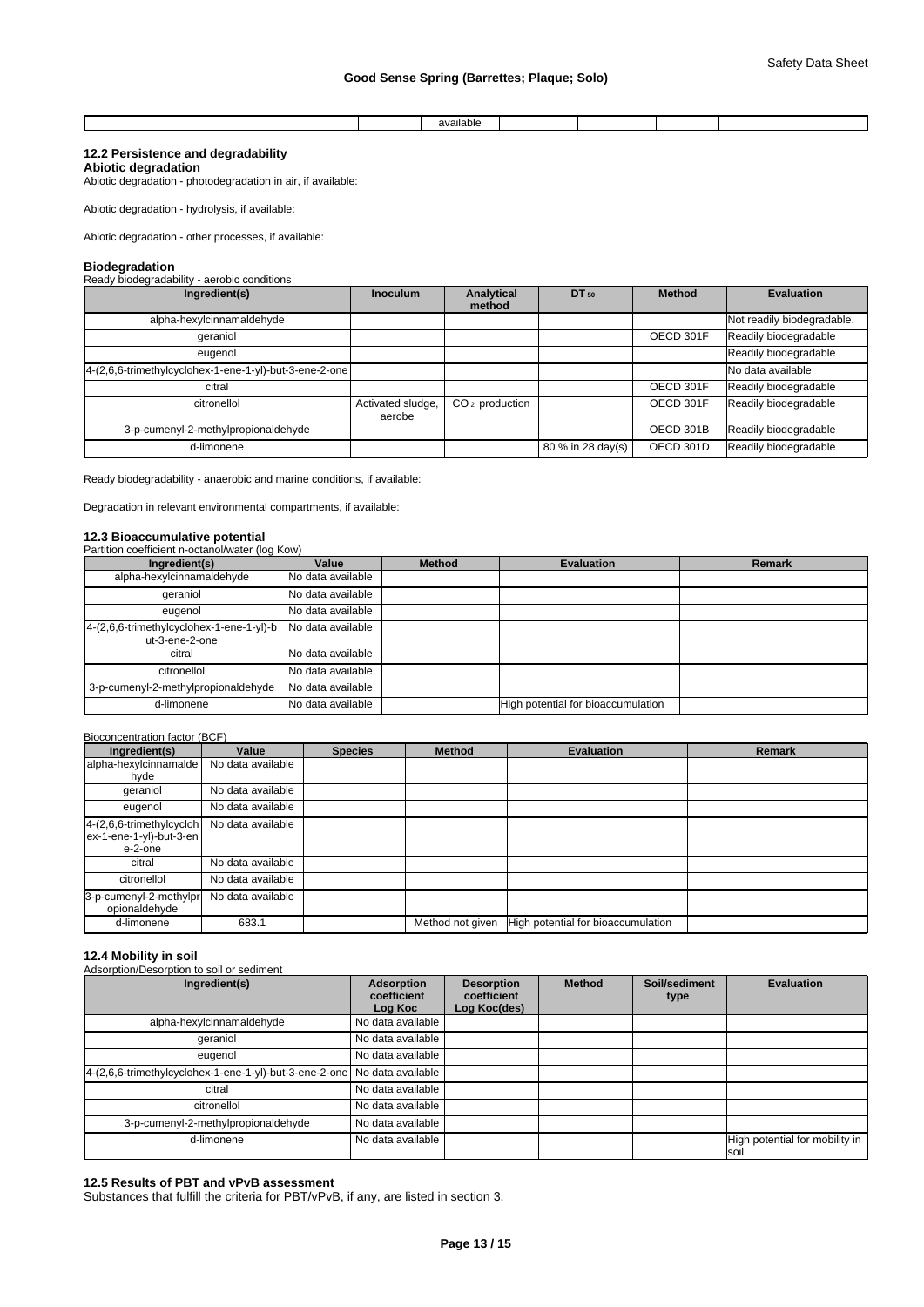# **12.6 Other adverse effects**

No other adverse effects known.

## **SECTION 13: Disposal considerations**

| 13.1 Waste treatment methods<br>Waste from residues / unused<br>products: | The concentrated contents or contaminated packaging should be disposed of by a certified handler<br>or according to the site permit. Release of waste to sewers is discouraged. The cleaned packaging<br>material is suitable for energy recovery or recycling in line with local legislation. |
|---------------------------------------------------------------------------|------------------------------------------------------------------------------------------------------------------------------------------------------------------------------------------------------------------------------------------------------------------------------------------------|
| European Waste Catalogue:                                                 | 16 03 05* - organic wastes containing dangerous substances.                                                                                                                                                                                                                                    |
| <b>Empty packaging</b><br><b>Recommendation:</b>                          | Dispose of observing national or local regulations.                                                                                                                                                                                                                                            |

# **SECTION 14: Transport information**

**Land transport (ADR/RID), Sea transport (IMDG), Air transport (ICAO-TI / IATA-DGR)** 

**14.1 UN number:** Non-dangerous goods

**14.2 UN proper shipping name:** Non-dangerous goods

**14.3 Transport hazard class(es):** Non-dangerous goods

**14.4 Packing group:** Non-dangerous goods

**14.5 Environmental hazards:** Non-dangerous goods

**14.6 Special precautions for user:** Non-dangerous goods

**14.7 Transport in bulk according to Annex II of MARPOL and the IBC Code:** Non-dangerous goods

# **SECTION 15: Regulatory information**

#### **15.1 Safety, health and environmental regulations/legislation specific for the substance or mixture**

#### **EU regulations:**

• Regulation (EC) No 1272/2008 - CLP

• Regulation (EC) No. 1907/2006 - REACH

**Authorisations or restrictions (Regulation (EC) No 1907/2006, Title VII respectively Title VIII):** Not applicable.

#### **15.2 Chemical safety assessment**

A chemical safety assessment has not been carried out on the mixture

### **SECTION 16: Other information**

*The information in this document is based on our best present knowledge. However, it does not constitute a guarantee for any specific product features and does not establish a legally binding contract*

#### **SDS code:** MS1002092 **Version:** 01.1 **Revision:** 2018-01-25

**Reason for revision:**

This data sheet contains changes from the previous version in section(s):, 2, 3, 16

#### **Classification procedure**

The classification of the mixture is in general based on calculation methods using substance data, as required by Regulation (EC) No 1272/2008. If for certain classifications data on the mixture is available or for example bridging principles or weight of evidence can be used for classification, this will be indicated in the relevant sections of the Safety Data Sheet. See section 9 for physical chemical properties, section 11 for toxicological information and section 12 for ecological information.

#### **Full text of the H and EUH phrases mentioned in section 3:**

• H226 - Flammable liquid and vapour.

- H304 May be fatal if swallowed and enters airways.
- H315 Causes skin irritation.
- H317 May cause an allergic skin reaction. • H318 - Causes serious eye damage.
- H319 Causes serious eye irritation.
- 
- H361 Suspected of damaging fertility or the unborn child. • H400 - Very toxic to aquatic life.
- H410 Very toxic to aquatic life with long lasting effects.
- H411 Toxic to aquatic life with long lasting effects.

#### **Abbreviations and acronyms:**

- AISE The international Association for Soaps, Detergents and Maintenance Products
- DNEL Derived No Effect Limit
- EUH CLP Specific hazard statement
- PBT Persistent, Bioaccumulative and Toxic • PNEC - Predicted No Effect Concentration
- REACH number REACH registration number, without supplier specific part
- vPvB very Persistent and very Bioaccumulative
- ATE Acute Toxicity Estimate